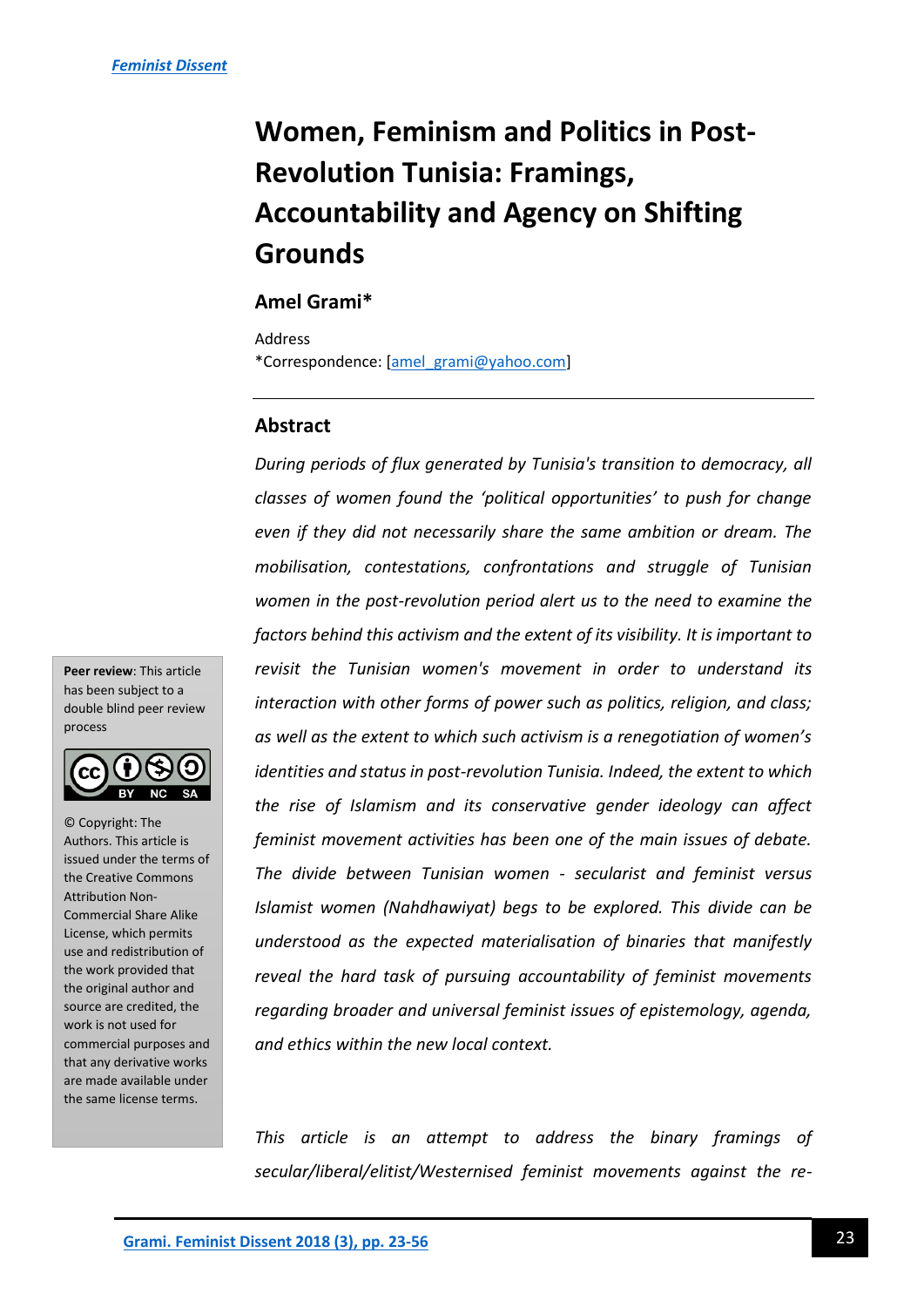*emerging religious/indigenous/ethical and conservative discourse. It aims to shed light on the influence of such opposed frames and their impact on women's struggles for empowerment, and the accountability of both state and non-state actors.*

*Keywords: feminism, Islamism, liberalism, elitism, conservatism, Tunisian women activism*

# **Introduction**

During periods of flux generated by Tunisia's transition to democracy, all classes of women found the 'political opportunities' to push for change even if they did not necessarily share the same ambition or dream. The mobilisation, contestations, confrontations and struggles of Tunisian women during the post-revolution period alert us to the need to examine the factors behind their activism and the extent of its visibility. It is important to revisit the Tunisian women's movement in order to understand its interaction with other forms of power such as politics, religion, and class; as well as the extent to which such activism is a renegotiation of women's identities and status in post-revolution Tunisia. Indeed, the extent to which the rise of Islamism and its conservative gender ideology can affect feminist movement activities has been one of the main issues of debate. The divide between Tunisian women - secularist and feminist versus Islamist women (Nahdhawiyat) begs to be explored. This divide can be understood as the expected materialisation of binaries that manifestly reveal the hard task of pursuing accountability of feminist movements regarding broader and universal feminist issues of epistemology, agenda, and ethics within the new local context.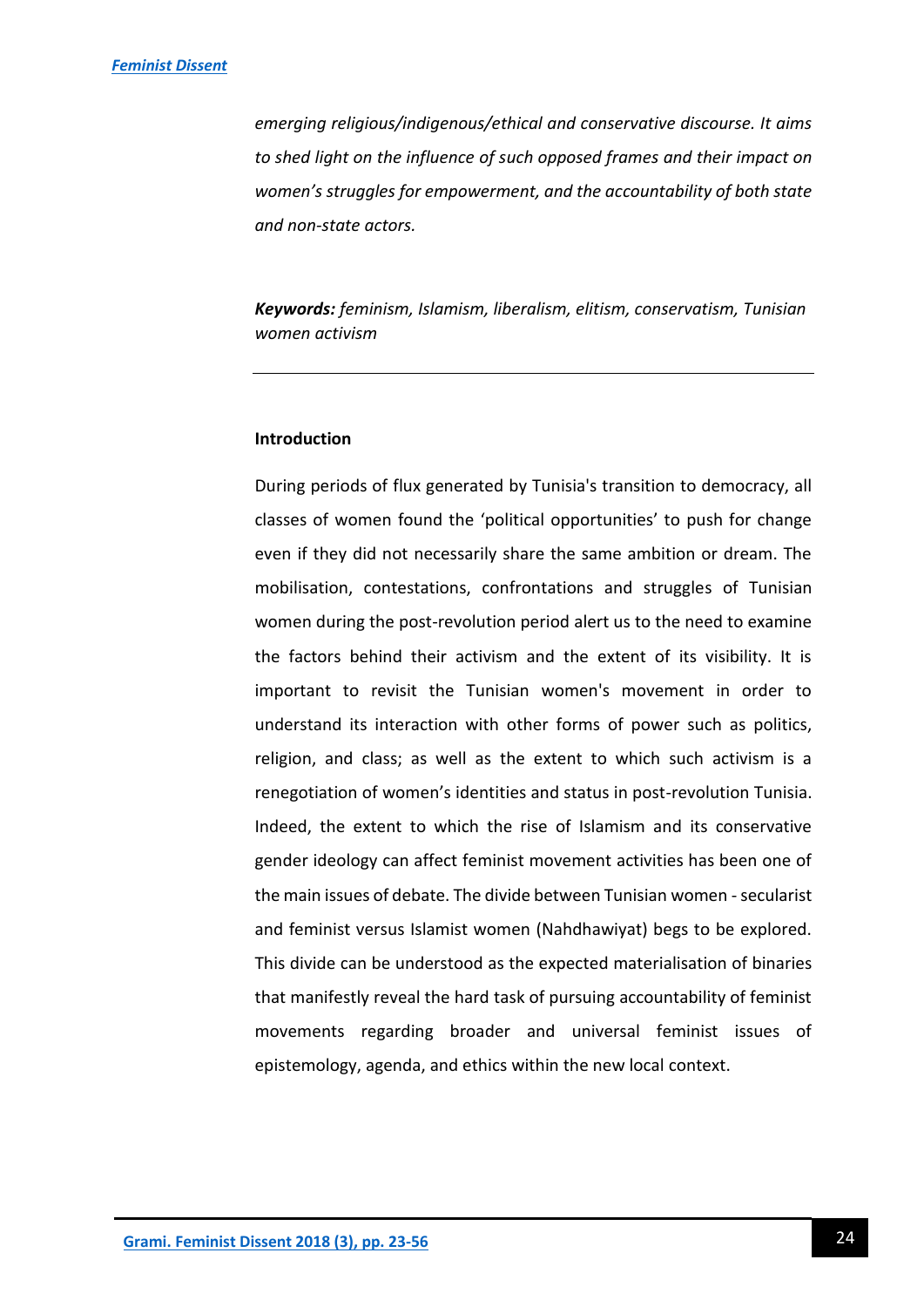This article is an attempt to address the binary framings of secular/liberal/elitist/Westernised feminist movements against the reemerging religious/indigenous/ethical and conservative discourse. It aims to shed light on the influence of such opposing frames and their impact on women's struggles for empowerment, and the accountability of both state and non-state actors.

#### **A Historical Background to Emerging Binary Frames**

The first Tunisian president Habib Bourguiba led the country after its independence from France in 1956 until his removal from office in 1987 by Zine El Abedine Ben Ali<sup>1</sup>. Bourguiba chose to establish a modern educational and welfare system and promote women's rights rather than build a strong military and involve it in politics. Since 1956, the Personal Status Code<sup>2</sup> banned polygamy, granted equality in divorce proceedings and established a minimum age for and mutual consent in marriage. It granted women's rights to work, move, open bank accounts, and start businesses. Bourguiba insisted on the maintenance of women's rights through social institutions (see Charrad, 1997; 2007). Still, Bourguiba's regime continued to rely on basic Islamic tenets. While promulgating the CPS, his administration maintained the new was not a break with Islamic heritage, but 'a new phase in Islamic innovation, similar to earlier phases in the history of Islamic thought' (Charrad 2007, pp. 15-19).

It was the second president, Ben Ali, who promoted women's rights and continued to implement reforms favourable towards women. In 2007, the minimum age of marriage was raised from 15 to 18 for both men and women. In the 2000s Tunisia expanded women's rights with regard to marriage contracts, alimony, and custodial rights over children. These top down policies for women's rights were intended to portray Tunisia internationally as embracing modernity.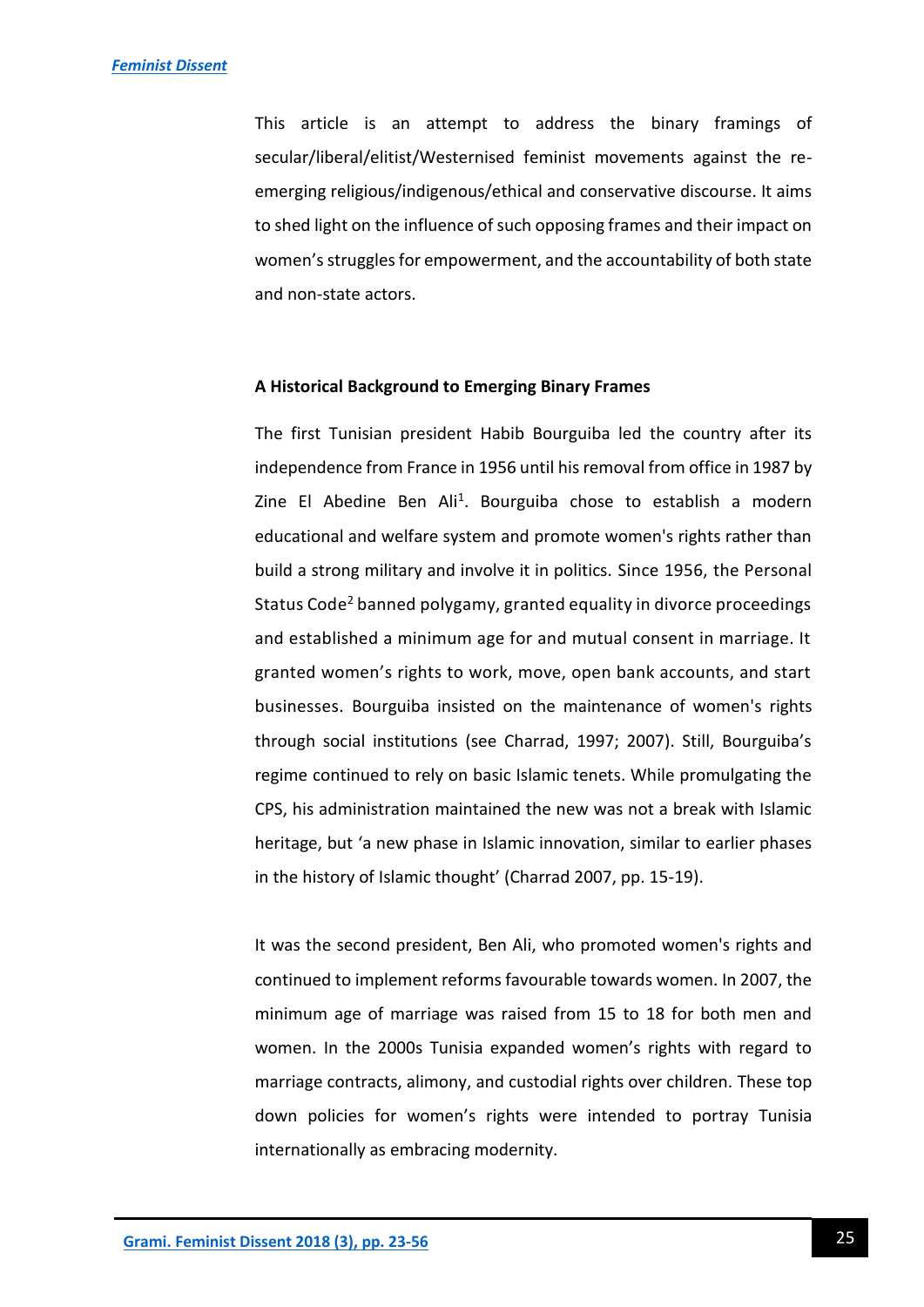The polarisation between the secularists/liberalists/leftists and the Islamists became visible during the 1980s, and characterised the broader debate on political, economic, legal and social choices and policies. The debate included women's rights and other issues, framed within opposing visions that pitted the Western model of liberation against a conservative one rooted in the Islamic perspective. This divide involved supporters of 'modernity and contemporality' (*al-hadathawa-l-mu'asara*) on the one hand, and supporters of 'tradition and authenticity' (*al-turathwal-asala*) on the other. The debate over the role of language in society continues to elucidate this divide, even today. While leftists, modernists, and secularists believe French is more appropriate for the new context of nation state modernisation, Islamists and nationalists link Arabic language to religion, the 'sacred book', and collective identity. Hence, modernity and tradition compete for ideological influence and, at times, hegemonic political expression.<sup>3</sup>

Although the first generation of educated women were part of Muslim organisations during French 'rule', many of the post-independence figures were Western-educated and became involved in political life and social activism. Political leadership, and its only dominant party, championed women's involvement in the public and political spheres. State-sponsored women's organising contributed to this activity in the fields of education, health and other key sectors. A large number of women leaders travelled to Europe for education and training before returning to Tunisia and participating in this state agenda. However, in 1975 a 'reactionary' discourse emerged when President Bourguiba and his guests gathered during Ramadan for a scholarly lecture given by a female scholar. Instead of praising Bourguiba and the progressive Personal Status Code, renowned philosophy professor Hind Shalabi criticised key provisions of the Code and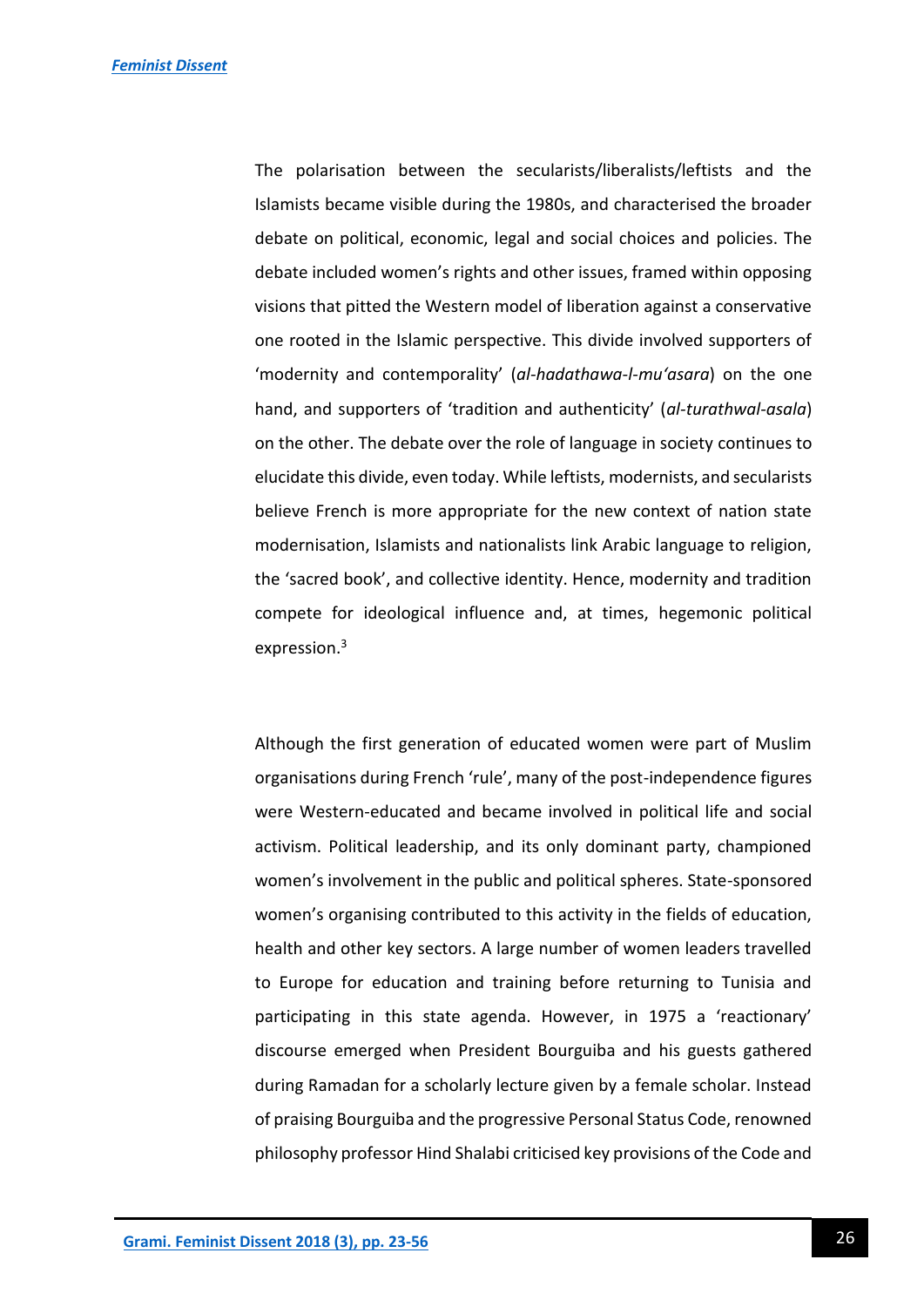called for a return 'to the fundamental foundations of [Islam]' (Toraifi, 2012). From the mid-seventies to the early eighties a divide between the state's project and the emerging Islamist movement became apparent. It initially involved universities whose students fascinated by communism and nationalism and those who were divided between those who supported the 1979 Iranian Revolution and Muslim Brotherhood activism in the region.

The divide impacted perceptions of accountability related to political order and social justice. The state accused Islamists of seeking to return to the dark ages, while Islamists attacked the government for uprooting Muslim women from their Islamic identity. The period was marked by repression and trials of several Islamist activists, and a widening social divide between supporters of a modernist view and those calling for the return to the rule of Islam. There was no emergence of an autonomous feminist movement, women's activism remained circumscribed within a national political conflict between the state and the dissident Islamist voices. Leftists were part of this debate; although they were also feared by the ruling party, they had no specific women's or feminist agenda.



(Demonstration organised by the Tunisian Association of Women Democrats (ATFD) for a secular Tunisia. Author Amel Grami (wearing blue). Photo: Lina ben Mheni).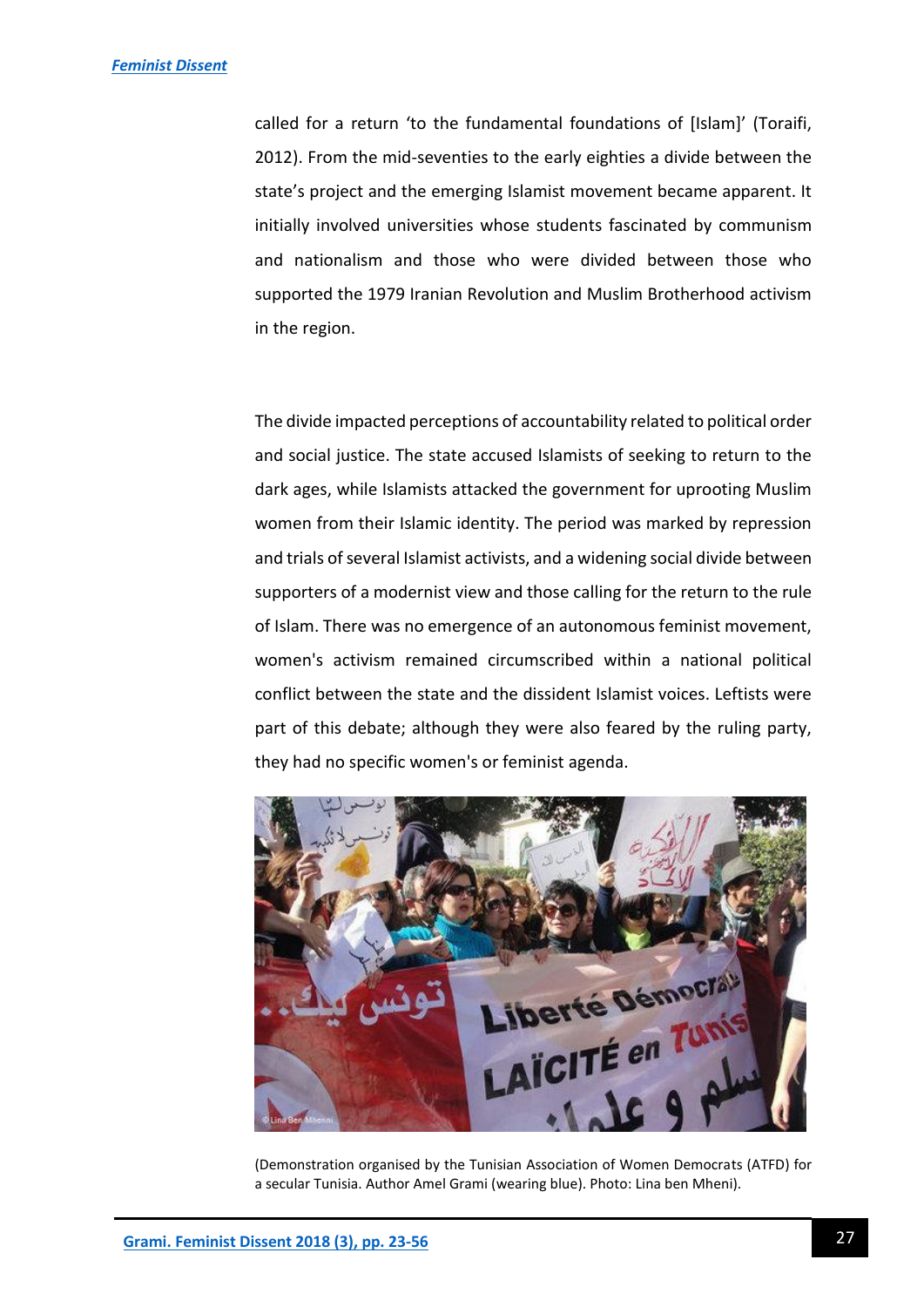In the 1990s, a new class of female scholars emerged the majority of whom were bilingual or trilingual and either were the product of the new educational system or educated in Europe. Many worked in the State's education and judicial institutions before engaging in political life. Although some were initially used by the dominant state-led feminism to fight radical Islamic movements, many became active on more than one level. They became increasingly visible in the public sphere through the media and political participation through the ruling party. However, some pointed out the low level of women's representation in the government, the parliament and civil society organisations and unions. Radhia Hadded, President of UNFT (National Union of Tunisian Women-the major Statesponsored female organisation), criticised the lack of freedom of expression and association. Amel ben Aba and Zeineb Cherni were among other feminist members of the communist organisation 'Perspectives' to denounce the state feminism.<sup>4</sup> Despite his revolutionary ideas, Bourguiba chose to reinforce the more traditional Tunisian women's roles, often represented in his speeches as mothers, wives, and guardians of Islamic tradition.

Due to Tunisian system of education and educational policy in general, the field of religious studies mainly remained male-dominated. Feminists used the West as their frame of reference and held that it would be counterproductive to employ a local religious framework. Most of these women were more aligned with the left and not knowledgeable about religious issues,<sup>5</sup> having a feminist liberal socialist view. However today, educated women are increasingly embracing an Islamic vision as a pathway to liberation and empowerment. Accordingly, their vision of Islam is often described as a way of life, a cultural force and consists in wearing the veil, trying to exemplify Islamic values, helping the marginalised and vulnerable people and promoting 'moderate Islam'. Along with this trend, a number of feminists have emerged who, because of their knowledge of Islam's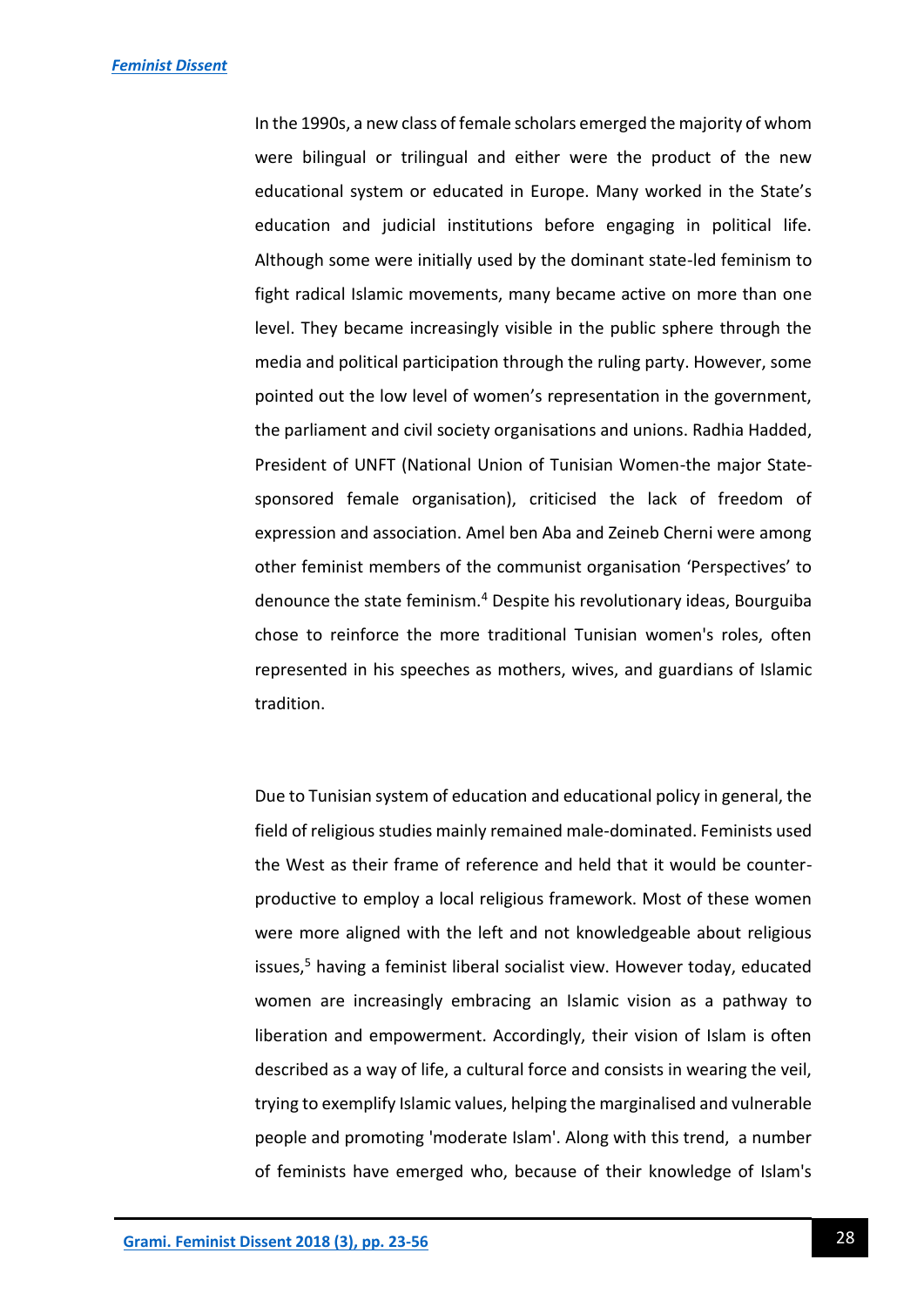### *[Feminist Dissent](https://journals.warwick.ac.uk/index.php/feministdissent/index)*

founding texts and heritage have chosen to work within the field of religion and cultural identity while simultaneously defending their feminist and women's rights agendas.

Thanks to an increasing reception of new approaches to humanities, and a rich and complex debate on religion, women and culture since the late 1990s, a new group of feminist scholars have focused on a reinterpretation of religious texts. This opening has created new venues for Tunisian feminist scholars who initially did not see themselves as 'Islamic feminists'.<sup>6</sup> The deconstruction of religious discourses has been one of several strategies for addressing patriarchy and state feminism as well as contesting men's monopoly of religious discourse and knowledge.

The fact that the Islamic movement politicised religion and appropriated its norms and values influenced feminist scholars of the 1980s to act and react. They endeavoured to counter this discourse and defend themselves against charges of being Western pawns, implementing an imperialist agenda, lacking religious knowledge and legitimacy/authenticity. Some feminists, including myself, started to deconstruct religious discourses, explaining that women's status in Tunisia is related to not only the history of the reformist movement but also the history of Islamic thought in the country, which includes the Tunisian 'brand' of Maliki *fiqh*.

# **Being a Member of 'The Tunisian School of Islamic Thought'**

As a university student, I was particularly influenced by the work of Nawal el-Saadawi and Fatima Mernissi. Both women illuminated for me the differential treatment of men and *women* in a *patriarchal society*, helping me to reflect on processes by which *women* are constructed as 'other'. Some of my male professors, too, encouraged students to learn more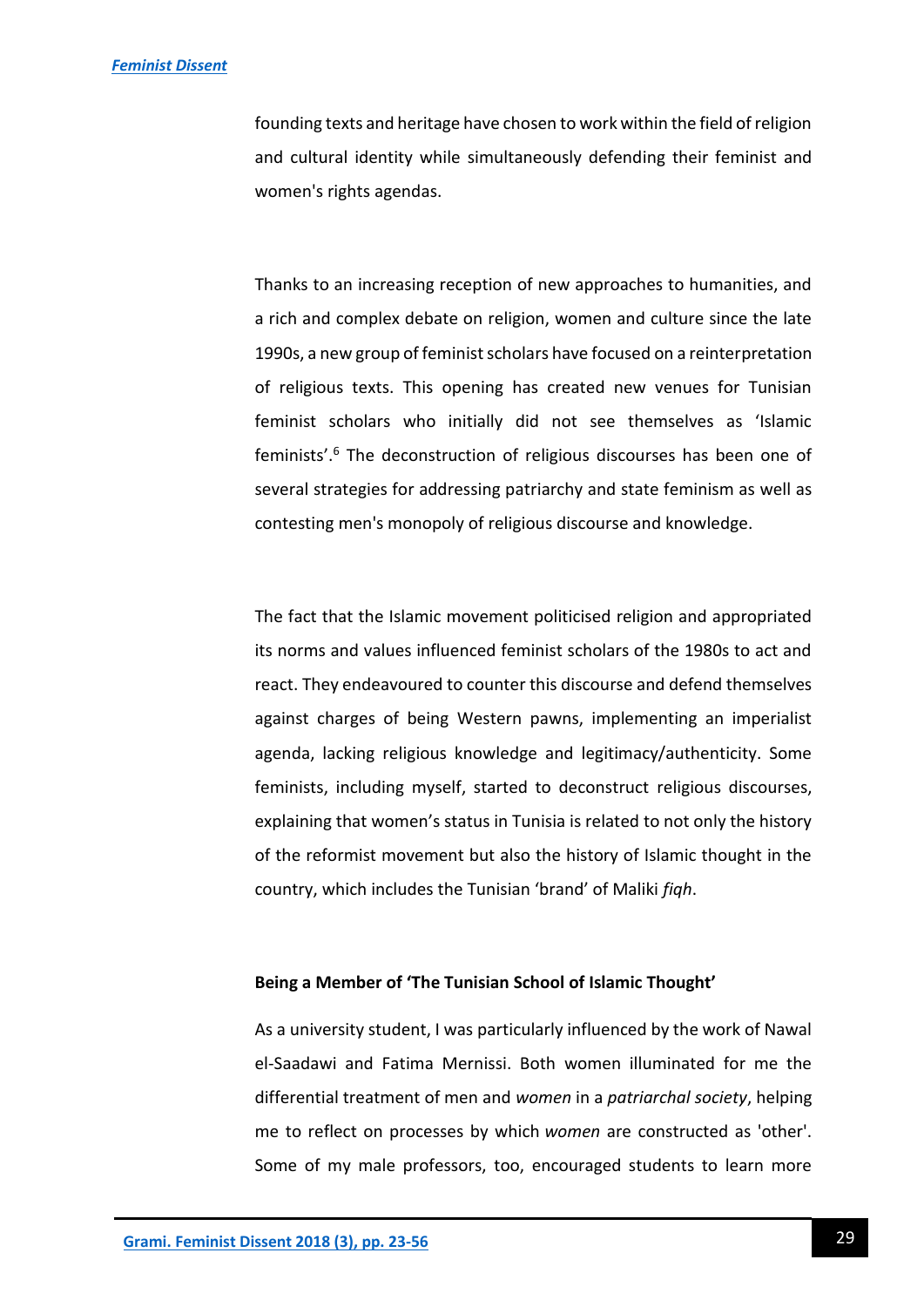about feminist theories and approaches, believing feminism was a tool for female advancement. At that time, I witnessed the rise of the Islamist movement and its confrontation with leftists/secularists at the university. Some young scholars chose to align themselves with either the Western feminist tradition (often influenced by second wave French feminism) or Islamist ideology. I preferred to focus on historical critical approaches to tradition influenced by the work of pioneers such as Nasr Hamed Abu Zaydand Mohamed Arkoun, among others.

Believing that women can participate in the effort to develop 'fresh' interpretations of religious texts (both Sunni and Shi'i), I decided to study 'feminist interpreters of the scripture' in different religions. As a member of an international interfaith research and dialogue group, 'GRIC' (Groupe Islamo -Chretien) I value openness towards, and cooperation between and among, women activists of various ideological inclinations. Since I was aware that the strategy of locating gender equality within religion has its limitations and may not result in equality for all women in the world, I decided to analyse women's history and experiences from different perspectives and through new lenses. Moreover, as a scholar and activist, I needed to reflect on the question of whether or not taking human rights conventions as a point of departure would be strategically more effective in advancing women's rights than the reinterpretation of religious texts. I finally chose to combine both strategies, combining different perspectives and working on the potential intersectionalities rather than established theoretical categories. As a result, today I situate my analysis of the legal relationship between the state and women within a framework of 'equality', and citizenship.<sup>7</sup> Employing a multidisciplinary approach and taking gender as a category of analysis, I question religious texts and challenge religious scholars who defend a literal reading of the Quran and consider themselves authentic representatives of Islamic heritage. In fact, I was among the few women scholars who agreed to debate with men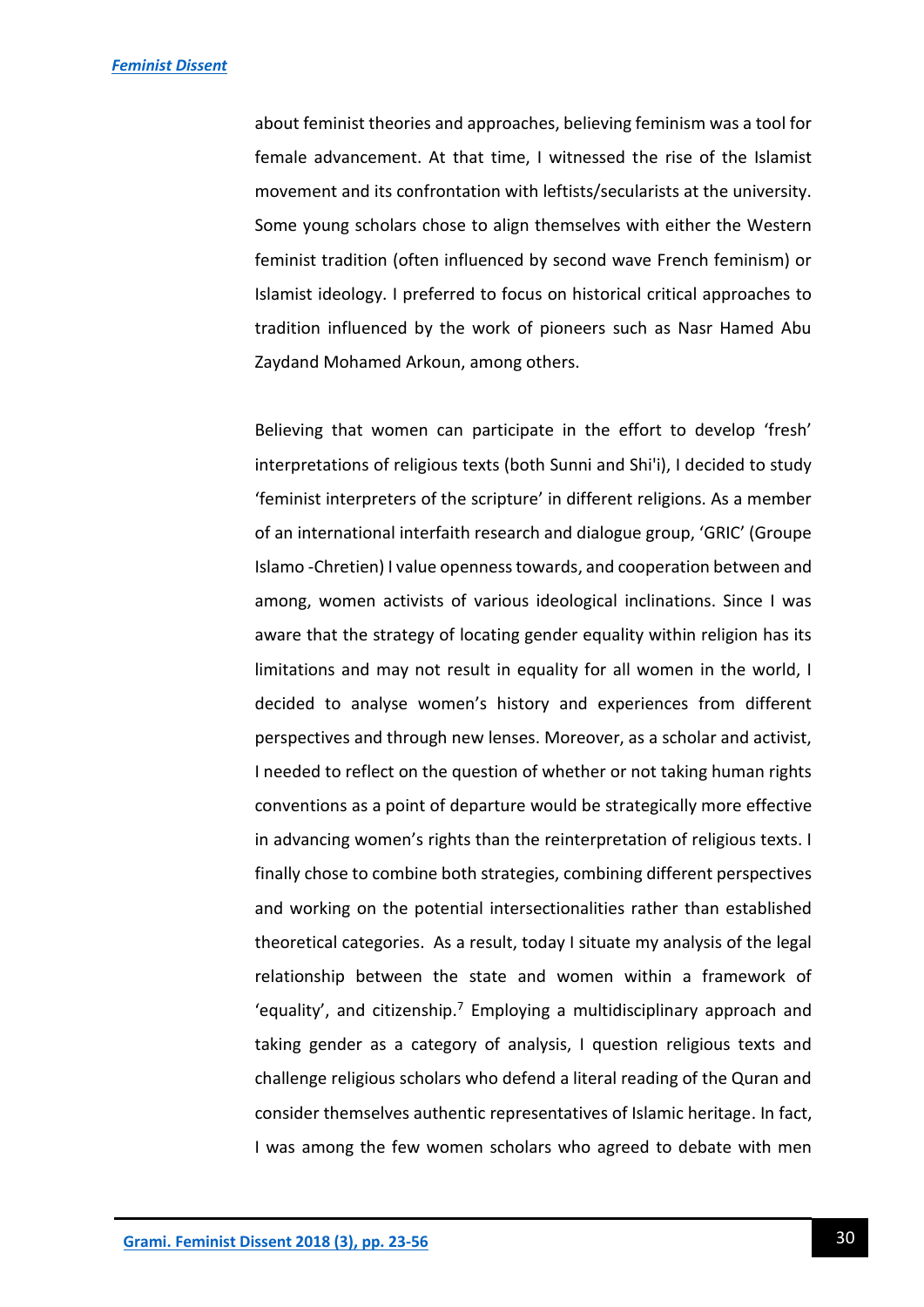### *[Feminist Dissent](https://journals.warwick.ac.uk/index.php/feministdissent/index)*

representing official religious institutions in various Arab countries, which brought me recognition and a certain authority.

Today I identify myself as a feminist, but I am not among the secular feminists who view religion as fundamentally incompatible with feminism. Rather, I think that it is time Tunisian feminists take religion into account, recognise social change and different women's needs. Neila Sillini, Olfa Youssef, Zahia Jouiro, myself and other scholars as women who have

… reshaped the debate on the role of Islam in society and on Qur'anic hermeneutics. They play the role of public intellectuals detached from the Islamic feminism movement as conceived in other Muslim countries.' These scholars are known as 'the new reformists', and are now part of The Tunisian School of Islamic studies (*L'école Tunisienne d'islamologie*) founded by Abdel Majid Charfi, $8$  who holds there are different Islams and we should be aware of the diversity of Muslims' environments, ways of life and understanding of religious texts at different historical moments. The Moroccan, Abdu Fillali Ansary agrees, adding, 'Terms such as 'democracy,' 'human rights,' or 'civil society' do not exist in a vacuum, but travel, are translated to Arabic and become part of the political discourse (Ansary 2012, p. 10).

The establishment of modern university departments, following the Western model, has influenced this wave of scholars. They have focused on fields as diverse as sociology, political science, philosophy, philology, history and anthropology, leading them to use modern critical disciplinary tools to analyse their own societies and adopt a historical perspective towards contemporary issues. Feminist scholars trained in this vein seek the empowerment of women through knowledge and critical engagement rather than a repudiation of their cultures. Using modern disciplinary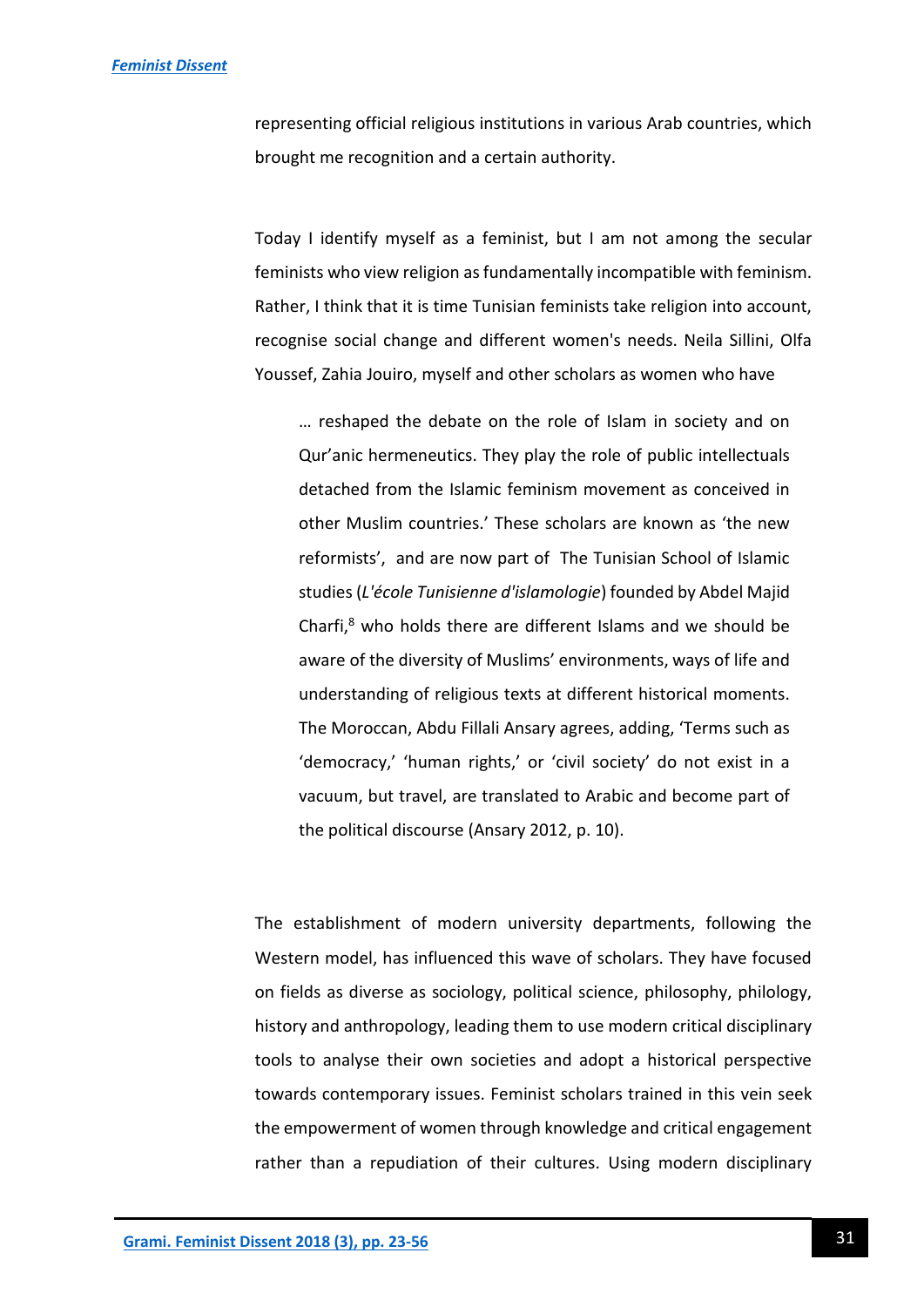methodologies, they deconstruct the classical discourse on interpretation elaborated mainly by men. This new Islamic reading of religious texts emphasises the role of context and history in interpretation, without questioning the texts' ontologically divine nature. These scholars also rigorously examine the Hadith tradition (sayings of the prophet Muhammed) and are unanimous in their demand for gender justice as integral to a just society.

# **Women's Activism and Binaries in the Aftermath of the Tunisian Revolution**

Tunisian women have been transformed into symbols of the tensions between tradition and modernity, East and West, feminism and Islamism. The 'woman question' has become a symbolic terrain for political and ideological struggles in periods of instability – post-independence as well as post-revolution. During the years preceding the Tunisian revolution, growing anti-Bourguiba sentiment emerged among certain segments of the population despite a long standing reverence for the Personal Status Code.<sup>9</sup> These dissenters felt his numerous achievements came at the expense of estrangement from Islamic identity, norms and authentic social values; a view shared by some women who defended the return to an authentic patriarchal order. In this sense, the divide among women reveals an important disparity regarding their status and the impossibility of reaching a unified voice or vision for the future of women in Tunisia.

Scholars like Sillini, Youssef and myself became more visible after the 2011 revolution and we participated in many talk shows, debates, and conferences. After being used by the authoritarian regime as a political tool, the media industry has transformed following the revolution. Tunisians began to discuss openly and freely: the role of religion (Shari'a  $\text{law}$ <sup>10</sup>, the Personal Status Code, secularism, and other theoretical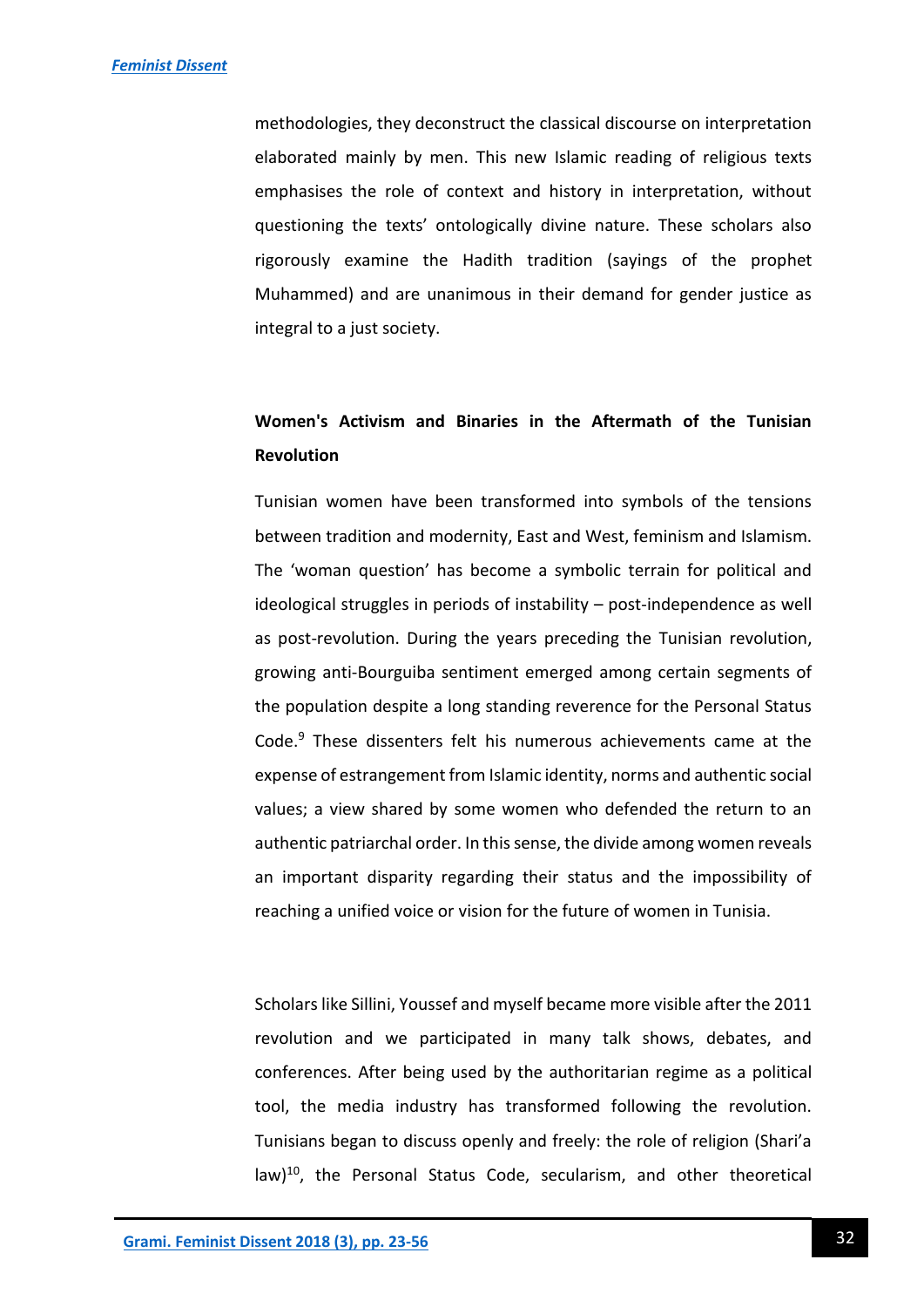subjects considered fundamental in the process of writing the new constitution as well as building a new civil and democratic state. Female scholars have used all the tools available: mainstream media (press, radio and television), social media (Facebook pages, YouTube, blogs) and publishing to play an important role in clarifying many religious concepts, including some used by Nahdha Party<sup>11</sup> deputies in the Constituent Assembly.<sup>12</sup> By using oral narratives, popular proverbs, life stories, and testimonies we have drawn attention to the forgotten or marginalised female voices that have shaped the history and culture of our society. In short, feminist scholars have helped to refashion the consciousness of the new generation from a gender perspective.

Scholars like Youssef, Sillini and myself are also committed to action in the public sphere and have targeted policy makers, as well as civil society to sensitise them to the high cost of excluding women from social reform and democratisation. As scholar-activists we demonstrate our commitment to accountability in the sense that, 'If being accountable involves being answerable for one's actions, the principle of accountability can be extended from formal to informal institutions and from collective to individual actors' (Cornwall 2017, p. 11).

Scholars have become increasingly involved in 'action research', merging intellectual and academic activities with militant action where appropriate. Action research is:

a participatory, democratic process concerned with developing practical knowing in the pursuit of worthwhile human purposes… It seeks to bring together action and reflection, theory and practice, in participation with others, in the pursuit of practical solutions to issues of pressing concern to people, and more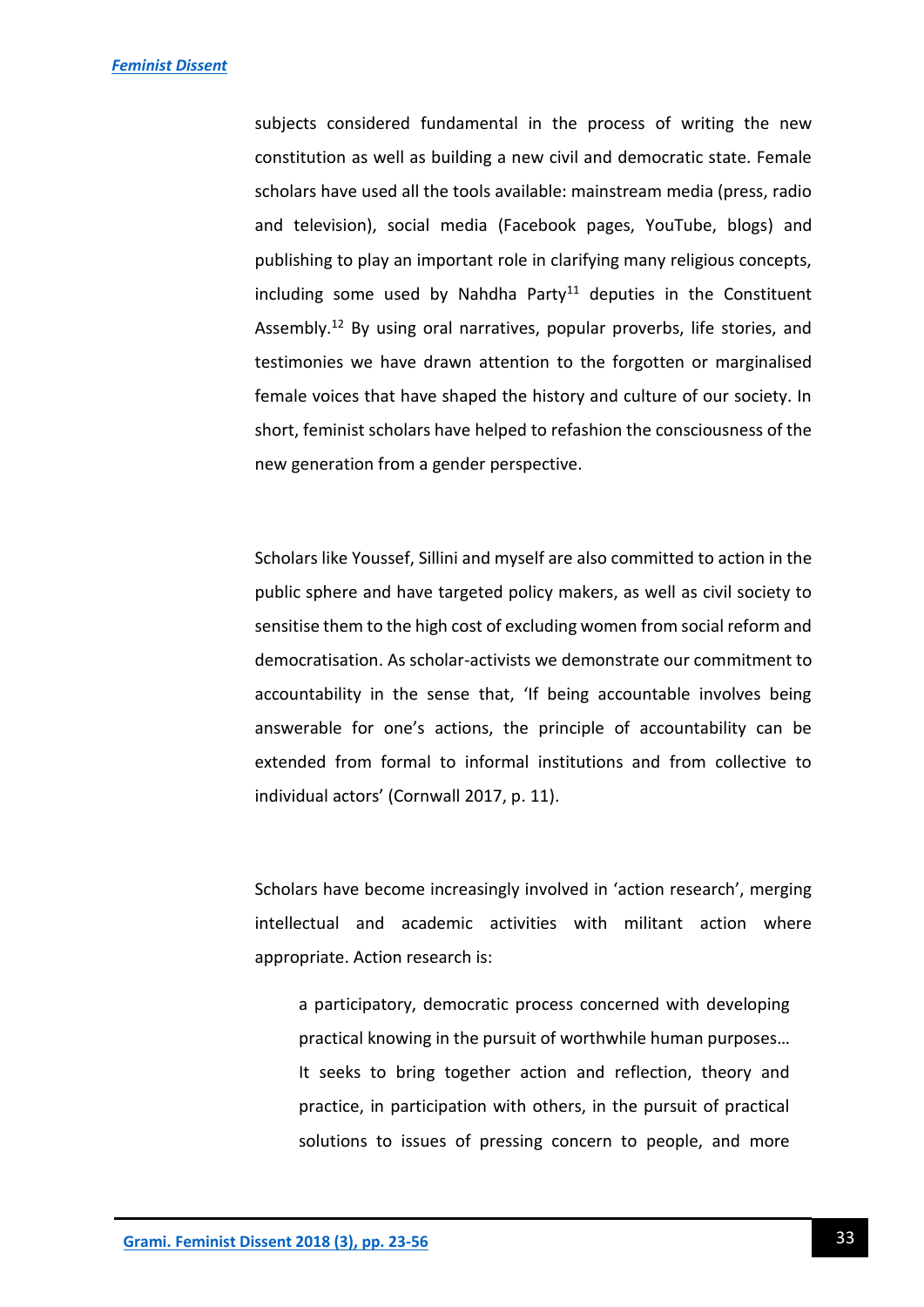generally the flourishing of individual persons and their communities (Reason and Bradbury 2001, p. 1).

When women engage in the interpretation of religious text and enter the public arena for debate or action, they create a different form of knowledge, using different tools for both its production and dissemination. The post-revolution Tunisian experience led to public acknowledgment of some secular feminist scholars as specialists on religious knowledge. Nonetheless, secularists are not yet ready to concede to the idea of a fully privatised religion, or the total separation between religion and politics.<sup>13</sup>

In Egypt, religious scholars at Al-Azhar University have been actively involved in the political restructuring currently ongoing in their country, calling incessantly for the reform of religious discourse. In Tunisia, however, scholars at the theological school Zeitouna University<sup>14</sup> have remained outside the transformation process, despite a long reformist tradition, since most are supporters of the collapsed regime. After the revolution, some joined the Nahdha Party and a few became close to Salafist groups. The majority of women scholars from Zeitouna have shown no interest in playing a role during the transitional period. Many either express conservative views or reject the secular perspective in the belief that the gender perspective is a threat to Islam, and a Western heretical approach. Fatma Shakout, for instance, who has campaigned for a radical and conservative interpretation of Islam, dismissed the Personal Status Code as dissident from Shari'a. On many occasions, conservative voices have risen against progressive projects involving women such as the Parity Law, the suspension of reservation on the Convention on the Elimination of All Forms of Discrimination Against Women (CEDAW) and other reforms. By looking at the Islamic past for a model, Zeitouna scholars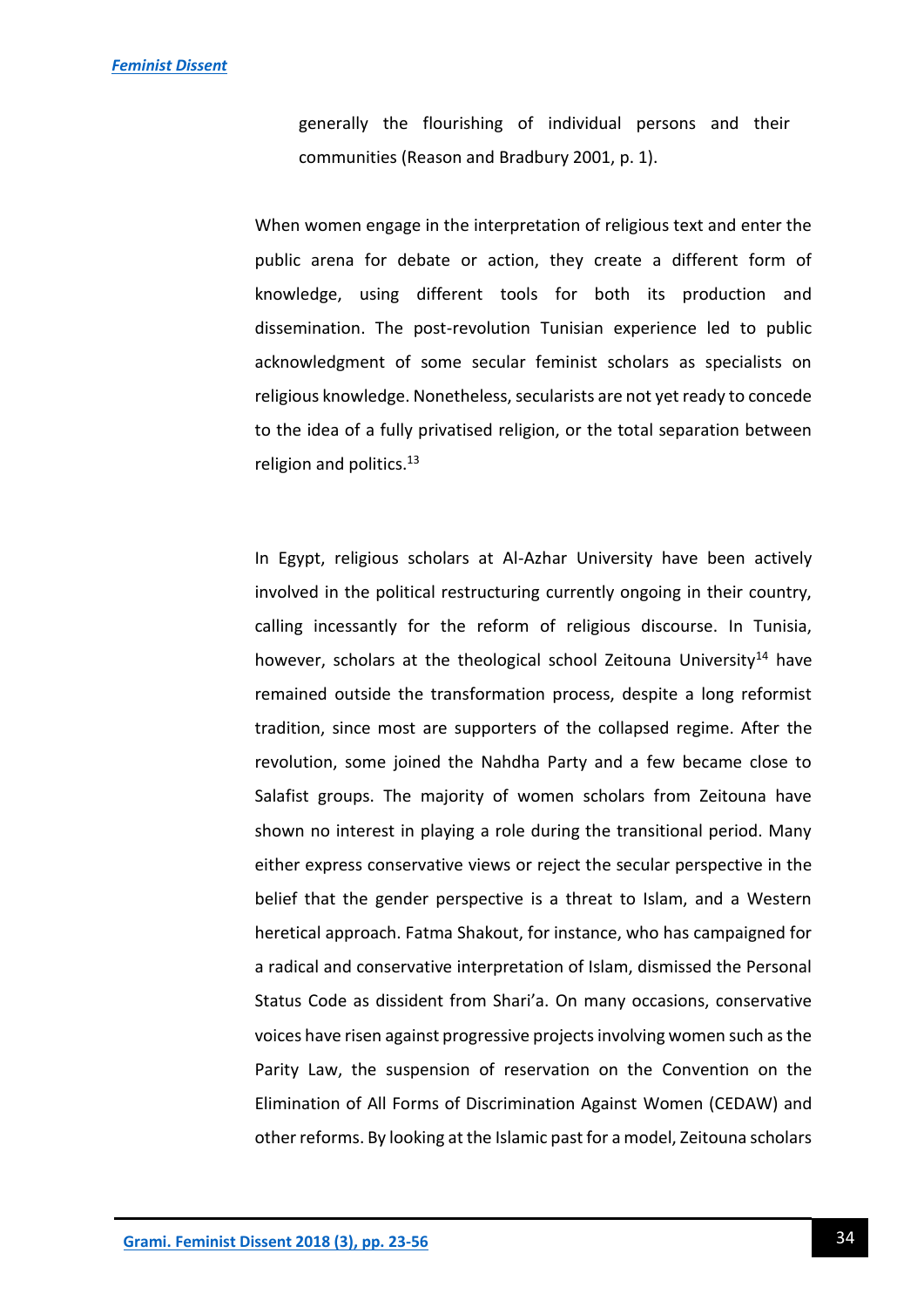have sought to reproduce sexual difference as both a cultural and theological necessity.

After the revolution, the Personal Status Code was at the heart of the ideological conflict between feminists, secularists and extremist views (some members of En Nahdha and Salafists). Bourguibawas dismissed by Nahdha, CPR (Congress for the Republic, a centre-left secular political party) and the Salafists for imposing on Tunisian women a Western perspective that undermined their role in the construction of an authentic Islamic order. Secularists defended Bourguiba as 'the liberator of women', insisting on the need to advance women's rights. The conflict highlighted a serious cleavage among scholars leading to a visible divide between those seeking an authentic lost Islamic order and those seeking to advance women's universal human rights. The latter were criticised for being defenders of immoral and dissident practices, and in favour of LGBTQ rights.

# **The Impact of the Divide on the Political Process**

After the revolution, some women activists decided to run for election in 2011. While women from Nahdhawere supported by their party, leading female figures from the democratic block<sup>15</sup> and human rights activists (Saida Garrash and Boshra Bel Haj-Hamida among others) dealt with Islamists' manipulation of their image, stories and agendas. Although they had opposed the Ben Ali regime, these activists were dubbed traitors because they had built coalitions with other feminist groups around the world. They faced harassment and intimidation from Islamists and were subjected to police surveillance. Social networks dismissed them as liberal women of bad reputation and a disgrace to the ideal of a pure Islamic order.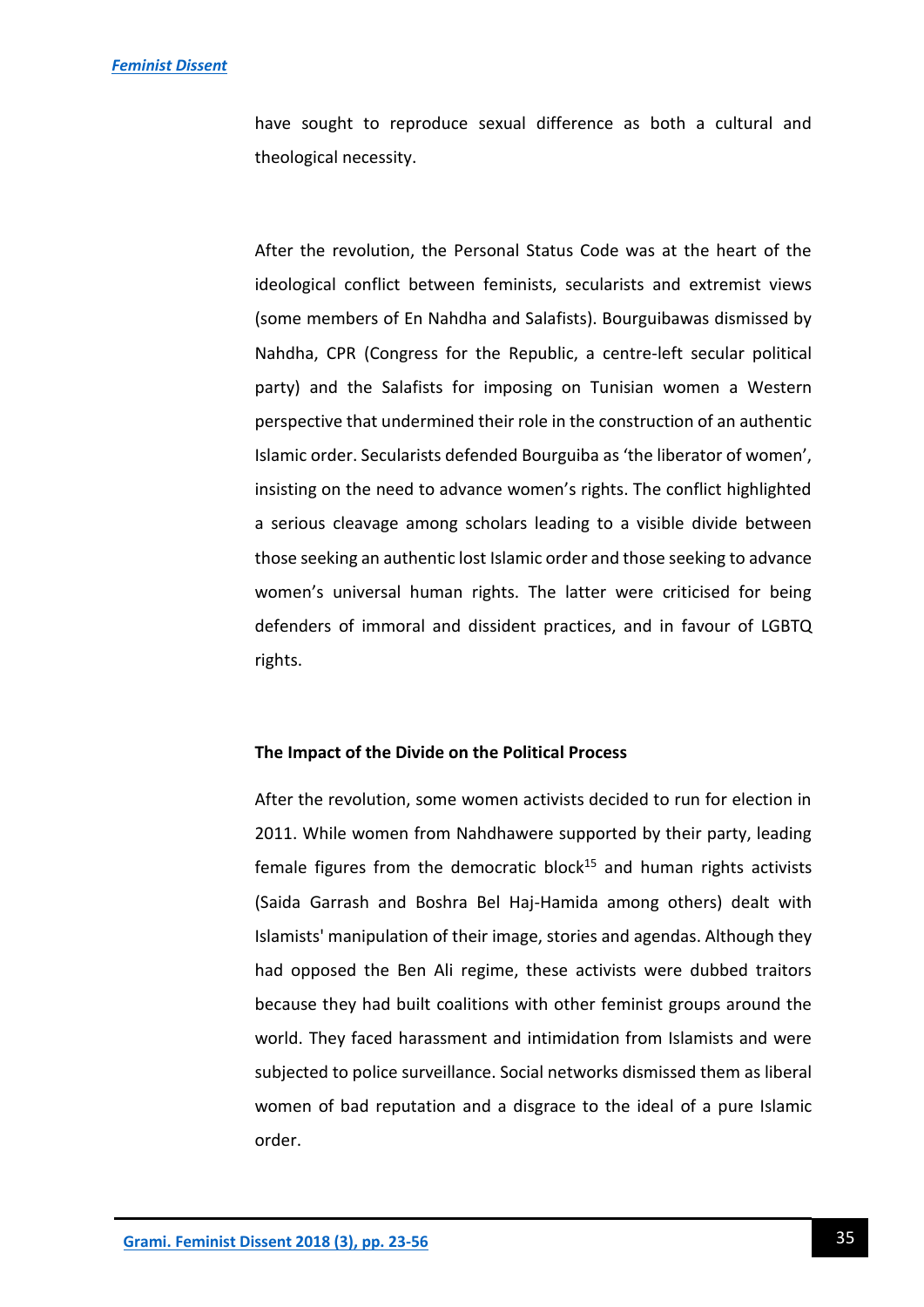In their electoral campaign, Islamist groups represented feminist activism as a threat to men's natural privileges and status in society, often portraying women activists as deviant and morally transgressive of a divine and ideal social order. Being secular, activists were portrayed as 'nonbelievers', Westernised women trying to impose Western values on Tunisian women, and thus to undermine their religious and cultural traditions. Attacks on rights activists were designed to undermine their legitimacy, an echo of previous regimes. Caricatures and cruel videos<sup>16</sup> were widely shared by Nahdha supporters, portraying women activists as enemies of the *ummah* (Muslim society). As Manel Zouabi writes,

Soumaya [Ghannoushi, Nahdha leader] polarizes feminist activists from the start. She constructs them as the evil side and herself as the righteous one. … Soumaya restricts secular feminist women's agency to inappropriate dress code, dictatorial elitism, and un-Islamic consumption of cigarettes and alcohol. These feminists, therefore, are transformed into a social repulsive threat (Zouabi, 2016).<sup>17</sup>

While feminists received regime support from the ruling government before the revolution, following the revolution Islamists saw them as supporters of the state. They treated them as if they are against Islam as a whole. Their objection to wearing the veil in public was considered not only as hostility against Islamic principles but also against democratic ones.<sup>18</sup> Yet for many activists, the fight against fundamentalism was and continues to be a profoundly democratic struggle and inevitably associates them with a regime that has held a similar discourse on women's rights.

As a result of the Islamist campaign, women's rights in general have become closely associated with Bourguiba and Ben Ali, both of whom are seen as dictators and enemies of religion. Islamists often fail to grasp what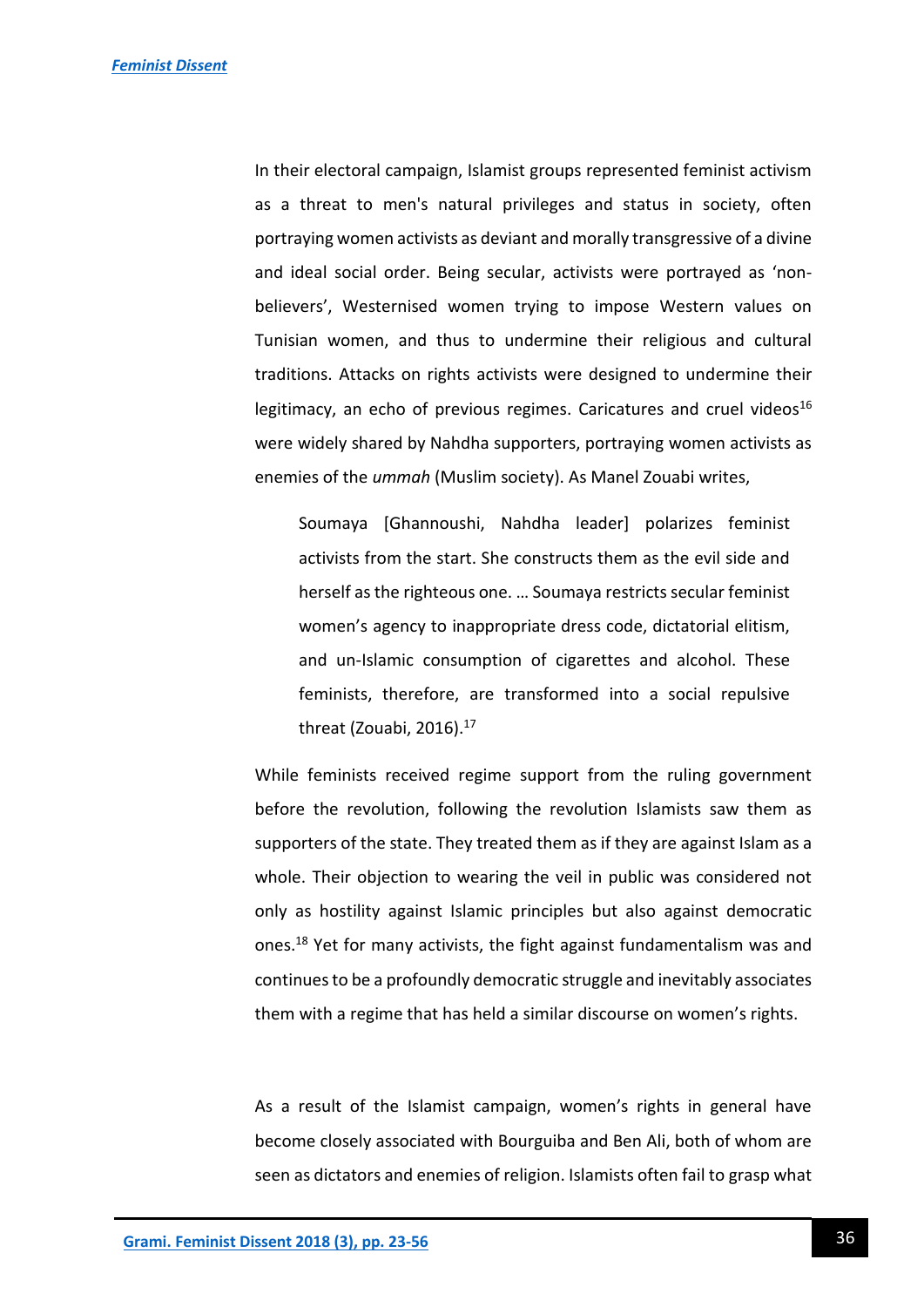activists understand - not all acts against the state are acts of resistance, and not all acts supporting the state signal acquiescence. Because of the campaign, most feminist candidates experienced harassment and violence in public. Men from various political parties (Islamists as well as leftist and secular) used different methods to silence women's voices, devalue them and perpetuate stereotypes, confirming political parties to be 'private clubs for men' (UNDP 2012, p. 14).

Islamist parties (Nahdha, Ansar Asharia and Hizb Attahrir) have a negative perception of women's rights; they reject family laws as a secular action against Shari'a and believe the idea of women's empowerment has already gone too far and has disempowered men. Some political leaders from En Nahdha close to the Salafists believe the moral and even economic ills of society are the result of estrangement from Islamic cultural heritage and laws.

To get voters' support, Islamists used the narrative of oppressed veiled women as victims of the former authoritarian regime. They published documentaries and interviews with some mothers and wives of prisoners to evoke people's empathy and support for Islamist women as bearers of an authentic moral and political order that had been repressed. Although the veil was no longer considered a problematic issue in the new political context in the sense that women were free to wear it, Islamists provoked a debate about its earlier ban under Ben Ali. They accused feminists of being accomplices to the repression Islamists had faced. Thus, the veil itself has become an iconic sign of difference (both political and ideological). This in itself was a strategic move altering the visual, and therefore the ideological landscape. The first legislative elections after the revolution gave Nahdha Party a majority of 89 seats. There were 49 women elected to the Constituent Assembly out of 217 representatives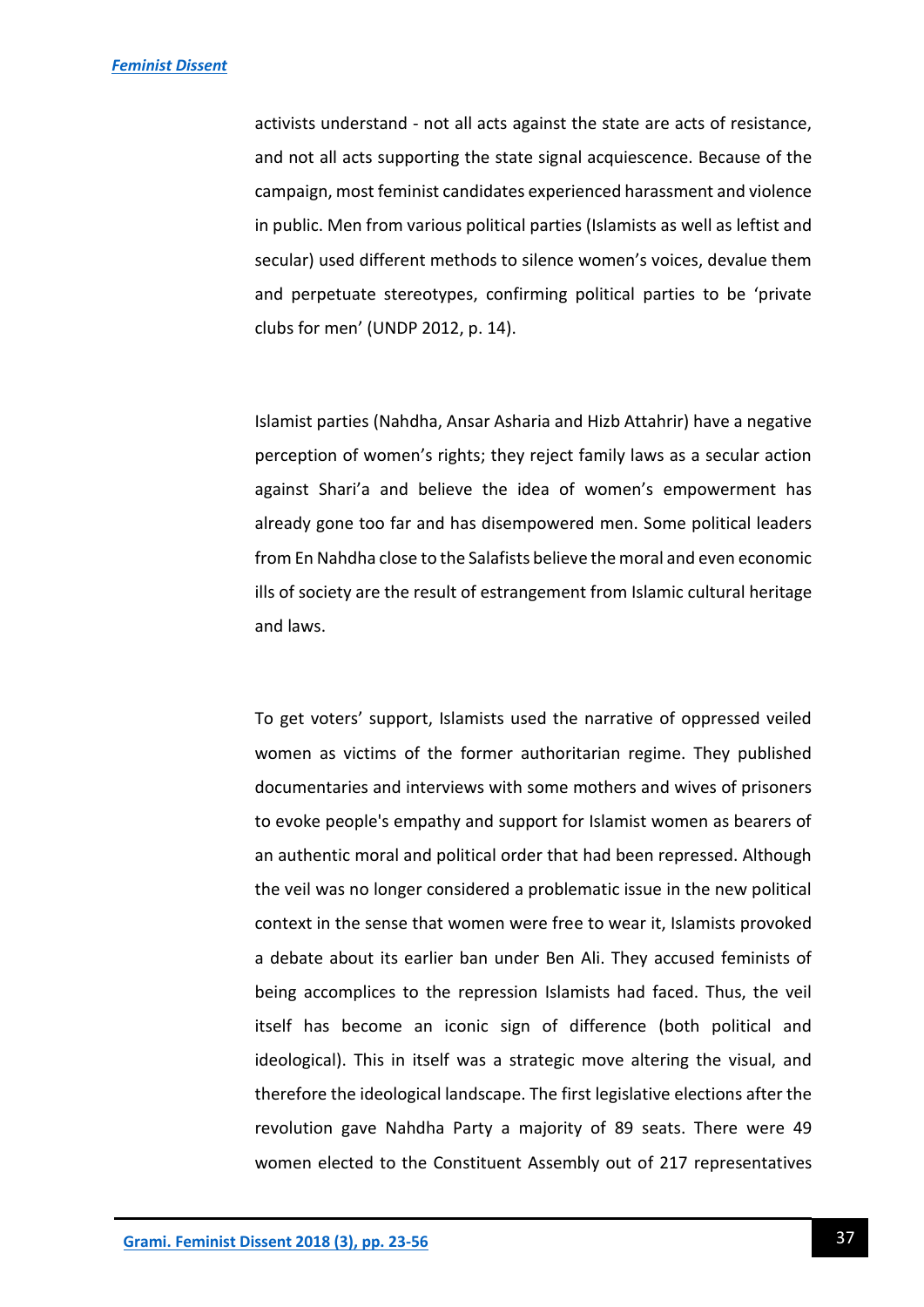### *[Feminist Dissent](https://journals.warwick.ac.uk/index.php/feministdissent/index)*

(equating to 26.3 per cent). Nahdhawi women MPs were a majority among women in the parliament, clearly identifiable by their dress code, unified discourse and attitudes.

Rather than normalising religion as one identity point among many, or as a complex category that often defies easy characterisation, the identification of religion has become a festish and the starting point from which social relations are enacted and from which institutional policy is developed (Beaman 2013, p. 147). Nahdhawi women defended their party as a civil, 'moderate political party'; however, they made use of their emotional experiences as veiled women. This positioning was constituted by dissociating themselves from 'feminists', their discourses and their way of doing activism. Not all women MPs supported the feminist agenda; feminists were dismissed as representive of only a small class of liberal Tunisian women, acting against the authentic values of Islam and indigenous culture. Nahdhawi women never denounced the campaign against feminist activists nor the death threats from some preachers.<sup>19</sup> During the process of drafting the new Constitution 2011-2014, En Nahdha supporters verbally and physically attacked many activists for so-called violations of Islamic morality. In this sense, Islamism in contemporary, post-revolutionary Tunisia is much more complex than just piety and virtuous bodily practices.

The presence of women on Nahdha's electoral list helped convince people that, against all established perceptions and its proven track record, the Islamist party was 'women-friendly' and believed in women's ability and eligibility to lead and act in all fields. On many occasions, Ghannoushire assured women that his party would neither alter nor want to cancel any of the legal or social achievements of women. He also gave assurances that his party would not challenge the law on polygamy or impose the veil on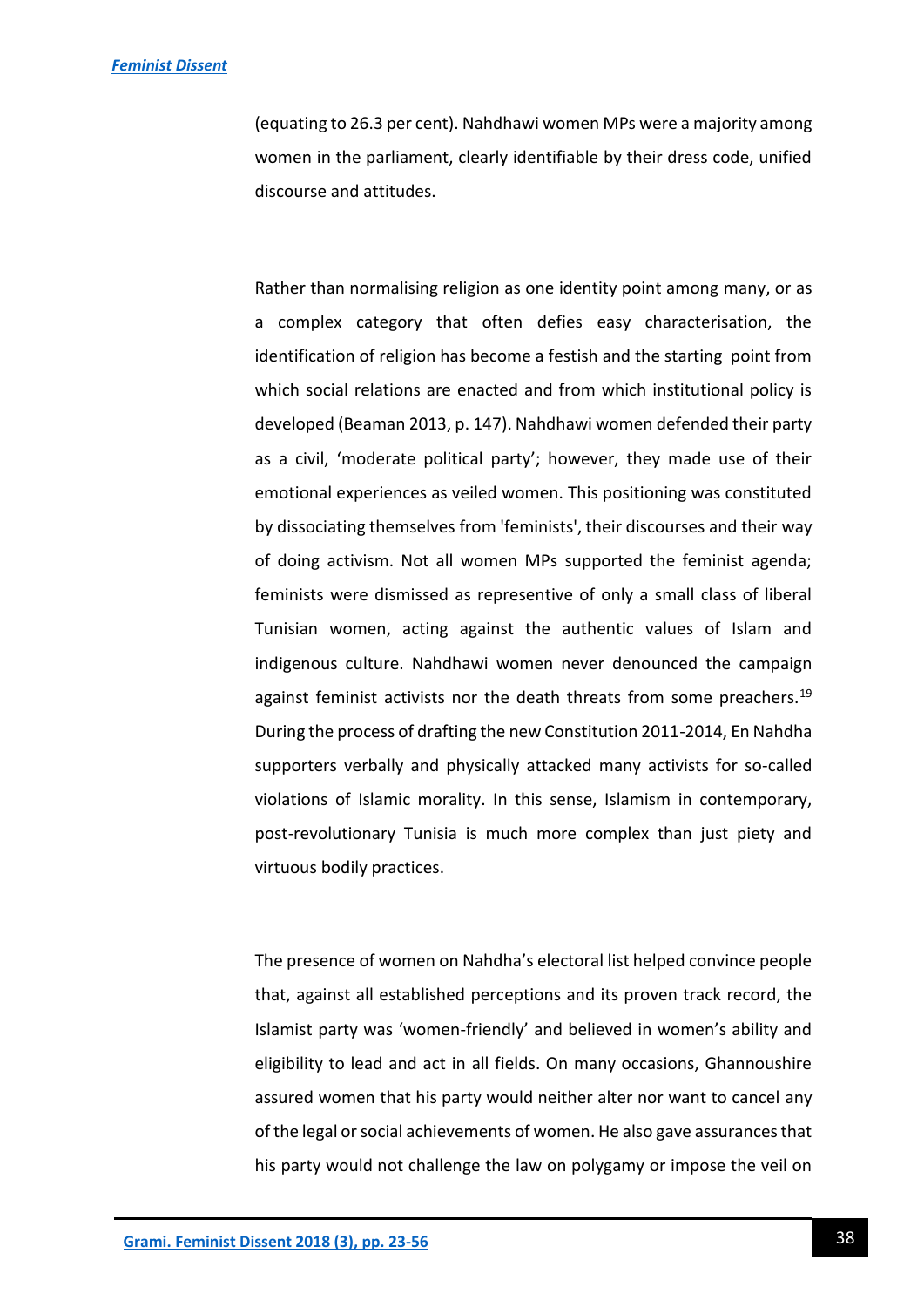women. The supposed political enfranchisement of women was used as a progressive front, and once again a political leader tried to reserve the right to decide on women's rights. Hence the demand for women's rights was instrumentalised in political Islam as well as anti- Islamist discourses.

The years 2011 to 2013 witnessed a shift under the new Islamist government towards a more explicit state-led anti-women's rights agenda. Some Nahdhawi political leaders expressed their will to Islamise the country and society.<sup>20</sup> Rached Ghannouchi suggested holding a referendum about the Personal Status Code to reconsider the clauses that he believed contradicted Islam, such as the prohibition of polygamy and the right to adoption, while some of his deputies proposed imposing Shari'a law. To convince people of the necessity of Shari'a law, an unveiled woman deputy from Nahdha, Souad Abderrahim, spoke out against Ben Ali's policies and gave an impassioned tirade against liberal secular feminists for calling for measures to protect and support single mothers (Kouichi, 2011). Moreover, she defended the need for their children to receive social and legal protection but pointed out that they should not be treated legally on equal terms with married women. 'We do not want to normalize children outside marriage' (El Ouazghari, 2014). It is important to note that the En Nahdha party decided to recruit some unveiled women and give them importance. In this sense Nahdha women are not seen as associated with spiritual but with political Islam. Religion is a political agency rather than a religious one.

The long history of the instrumentalisation of women for political reasons has made many Tunisians aware of the real incentive behind the Islamist party's promotion of women. In fact, the party's real attitude towards women was made clear when it suggested reforming of Article 28 of the draft constitution, defining women as 'complementary' to men.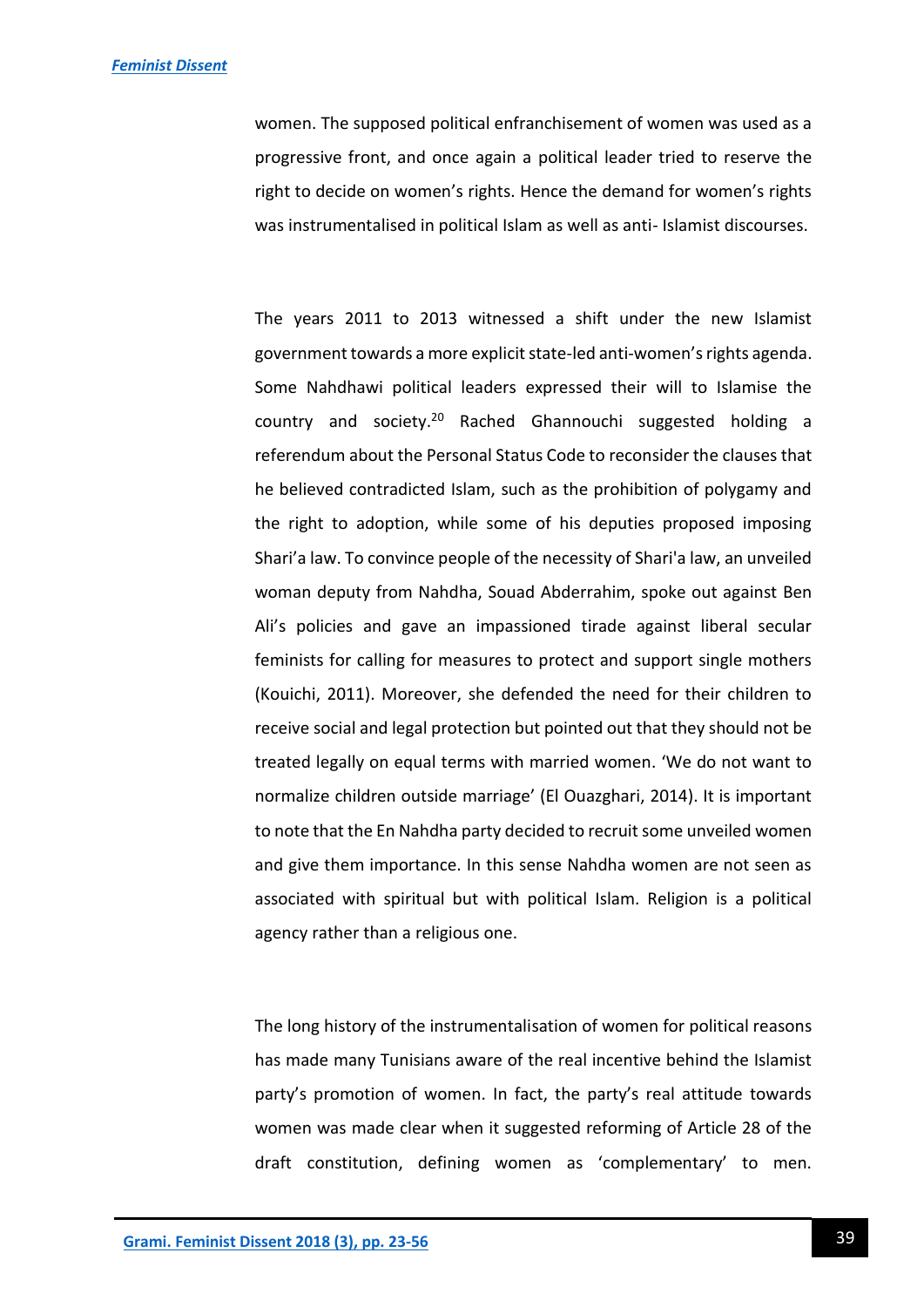Thousands of people protested against this move on 13 August 2012, Women's Day in Tunisia.

Many actions such as violence against women activists (Arfaoui and Moghadam 2016, p. 643), the call for segregation, and attempts by men to control women's behaviour in public, were sufficient evidence that an established lifestyle was being challenged (Sgrena, 2011; Wolf and Lefevre, 2012). There were nationwide protests against any plan to revoke constitutional rights. As John L. Esposito and François Burgat (2003) pointed out, 'Islamists do not intend to dismantle modernity but to Islamize it, to create an alternative modernity' (Esposito and Burgat 2003, p. 65).

#### **Women's Resistance**



(Author Amel Grami (left) and a university colleague Mounira Remadi (right) demonstrate with thousands of Tunisians for equality, not 'complementarity' between men and women on National Women's Day in Tunis. 13 August 2012. Photo: Amel Grami.)

It is evident that there is a polarisation of issues related to women in postrevolution Tunisia. This is visible in the binarism and dichotomies that emerge from the debates and perception of women in the public and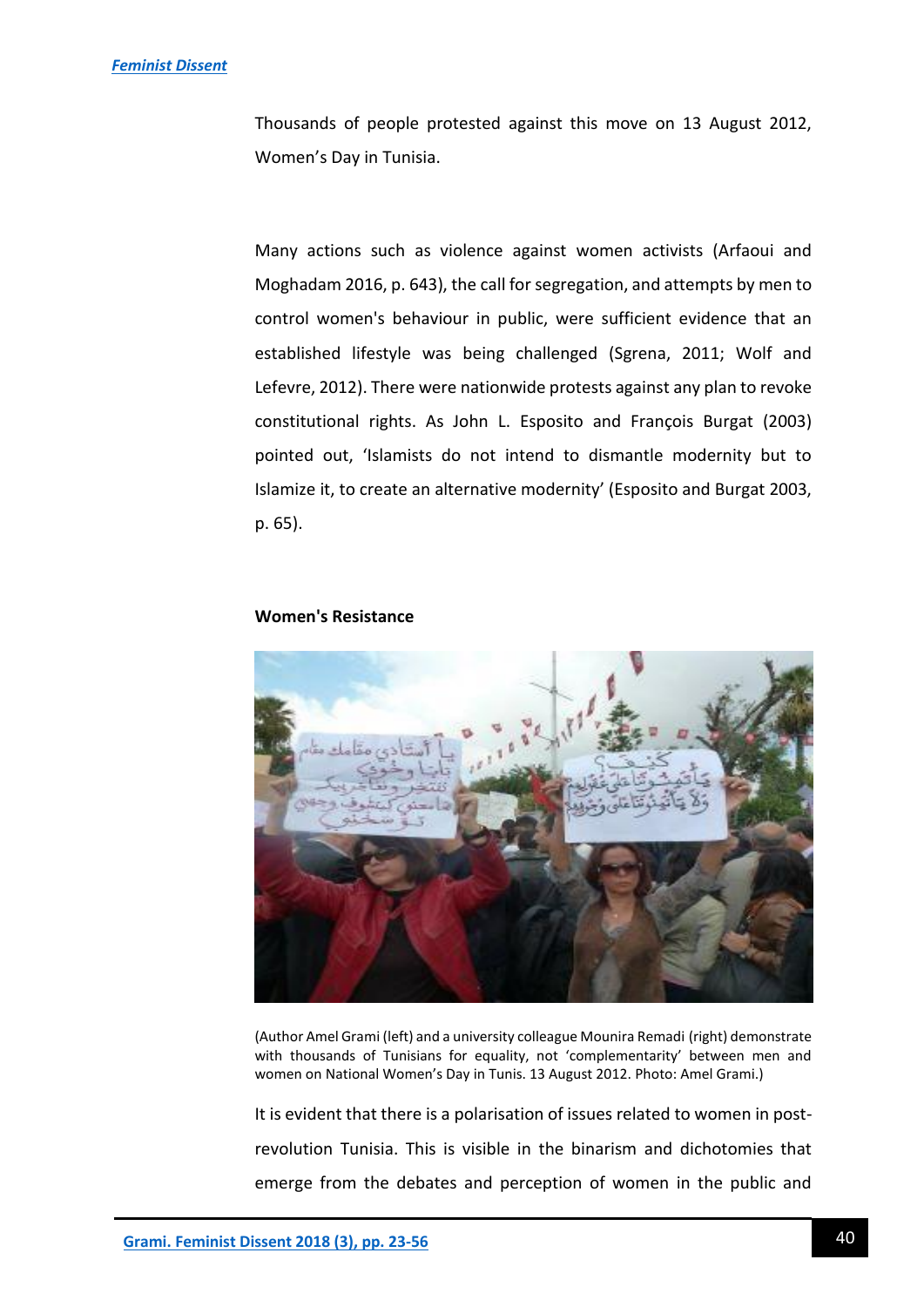political spheres. Many Tunisians have adopted the idea that revolution is not a one-off moment, but requires momentum and continuous resistance. The gap between women's agendas being debated within the Constituent Assembly and civil society organisations has led to head-oncollisions. The result is an increasing polarisation between the 'Islamists' and 'secularists'. Civil society and other women's rights actors hold hostile political actors accountable for any regression or cancellation of rights that women have hitherto enjoyed. This accountability has become a weapon for a trading off between political parties at the Constituent Assembly. Statements about female excision made by a deputy from Nahdha, Habib Ellouz, angered a few Constituent Assembly women who demanded an apology. Nadia Chaâbane, elected member from Al Massar reacted by stating, 'I am surprised that the ANC [National Constituent Assembly] and, by that, I mean the presidency of the ANC, has not yet ruled on this issue. It is responsible for enforcing the law and ensuring its compliance, and so far, it has rather kept silent'<sup>21</sup>.

The old divide between urban and rural women and educated and noneducated women has gradually been replaced by another divide between Islamist and secular women. There was a clear divide between the large number of Nahdhawi women and those from other political parties. However, women from left and progressive parties constituted a progressive block and had a unified voice thanks to their outstanding knowledge of and background in women's and human rights activismat both the local and international levels. Some established women's organisations such as AFTURD and the Association of Tunisian Women Democrats (ATFD) have long lobbied for legal reform, such as the parity law, and a law to end violence against women. Learning from the experiences of women's movements in the region, Tunisian activists have acquired tools of resistance. Many became famous for their outspoken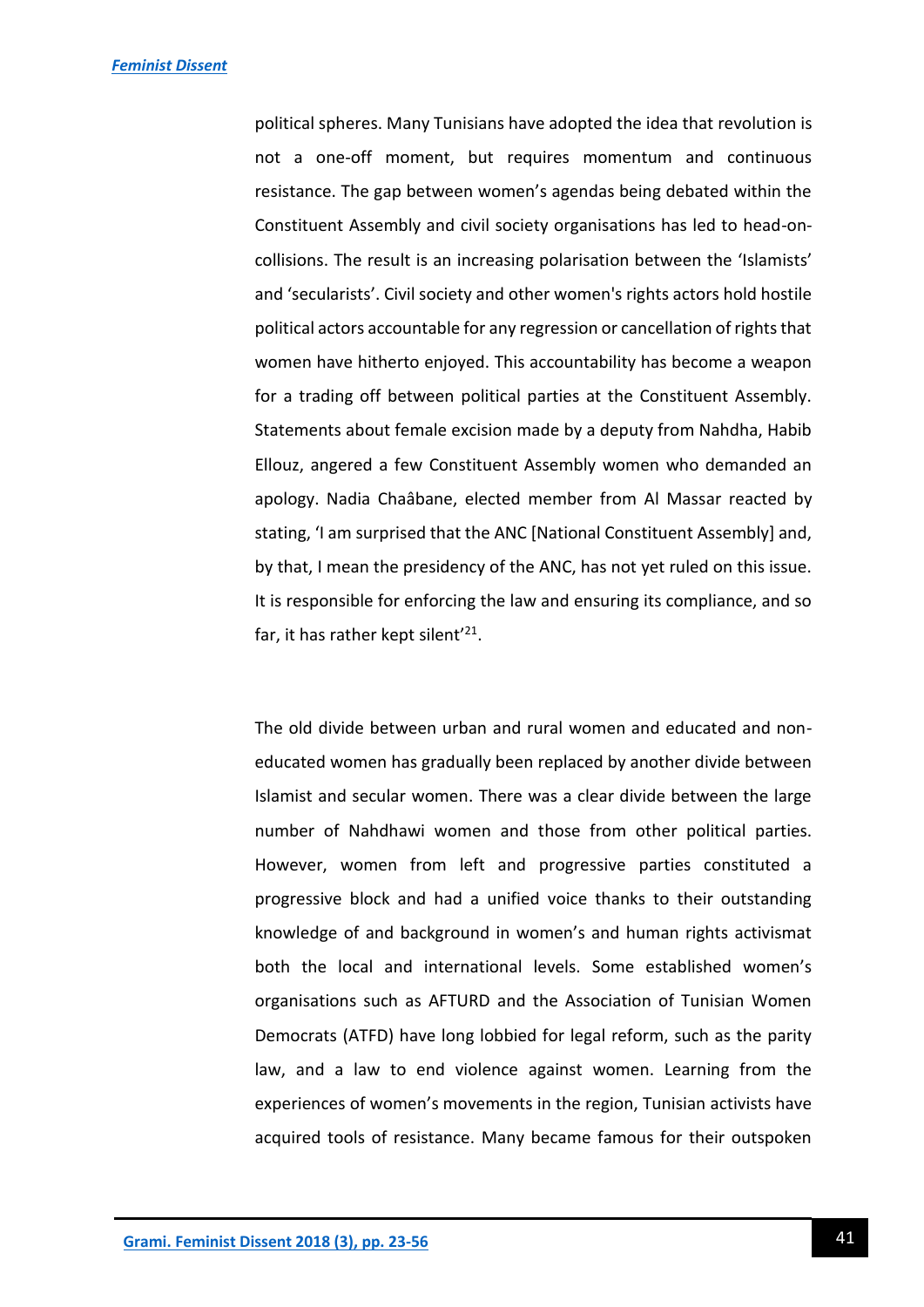### *[Feminist Dissent](https://journals.warwick.ac.uk/index.php/feministdissent/index)*

views on the media; other politically active women have also stepped forth to defend the cause.

The debate over the issue of 'complementarity' in the new constitution dramatically highlighted such divergence on women's issues. Nahdha proposed,

The State guarantees the protection of women rights and the promotion of their gains, as a real partner of men in the mission of the homeland building, and the roles of both should complement each other within the household … The State guarantees the extermination of all kinds of violence against women. (Draft Tunisian Constitution, see McNeil, 2012)

Many Nahdha members were convinced that men and women are equal before God but that they should indeed have different roles within society, especially with regard to family obligations. Others stressed the privileged status given to women in the Shari'a namely through instructions on how mothers, wives and daughters should be by men. Beyond being a linguistic battle, the conflict revealed sharp differences and a tendency to pave the way for the adoption of Shari'a principles that see women as supplementary to men, rather than as full and equal partners.

This binary revealed two frames of reference for women in Tunisia. One a push toward full and legal equality between men and women, and another that sought to establish a softened moral agenda of instituting difference. Some Constituent Assembly members launched a broad protest movement<sup>22</sup> along with civil society organisations (Democratic Women's Association, Tunisian Women's Association for Research and Development, Tunisian General Labour Union, Human Rights League and others). It culminated in a large march on August 13 2012, which rallied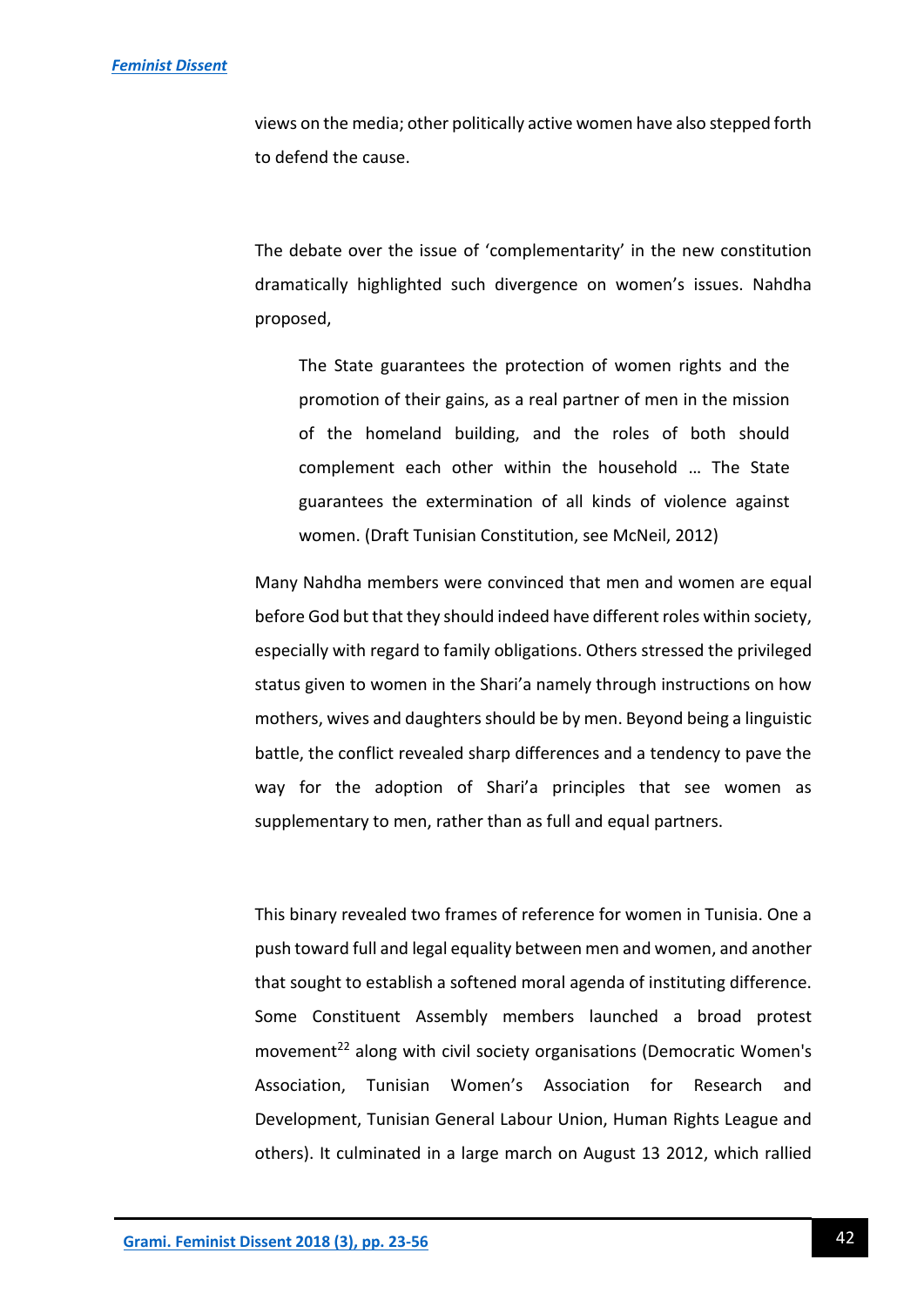7,000 women and men through downtown Tunis to protest against women's perceived complementarity to men in Article 28 (Charrad and Zarrugh 2014, p. 236). By pushing politicised women to demand their rights from within a religious framework, En Nahdha leaders were obviously trying to alter the discourse on gender equality and give it a meaning compliant with the religious principles of natural inequality.

Luckily, after this huge demonstration on the street and popular pressure, the first women's battle was won and the term 'complementarity' was removed from the constitution, but statements by some women Constituent Assembly members revealed the protest did not end the divide. Accountability was a weapon used by activists who accused those in power of betraying the trust given to them. Any lost right meant further polarisation. Although Ghannoushi declared his party would not change the status of women in Tunisia or the Personal Status Code, some party members opposed parity law, and argued for gender segregation at school. Moreover, some Islamists spoke of overturning the ban on polygamy or tolerating 'religious marriages' that would enable a man to have more than one wife simultaneously or to 'marry' one 'temporarily' (Moghadam, 2016).

The consequence of this battle and the impact of the fall of Morsi regime in Egypt on Nahdha strategies was important. By placing demands on women deputies to function as public representatives of the 'moderate Islam' they represent, Nahdha tried to show that Tunisian Islamists were different. They claimed to be preaching a moderate political Islam, neither incompatible with democracy, nor hostile to the modern status of women in society. Nahdhawi women MPs maintained that they enjoy freedom of action, but they did not show any independence from party policies, decided mostly by a male-dominated central committee. They did not adopt, individually or as a group, any position championing women's roles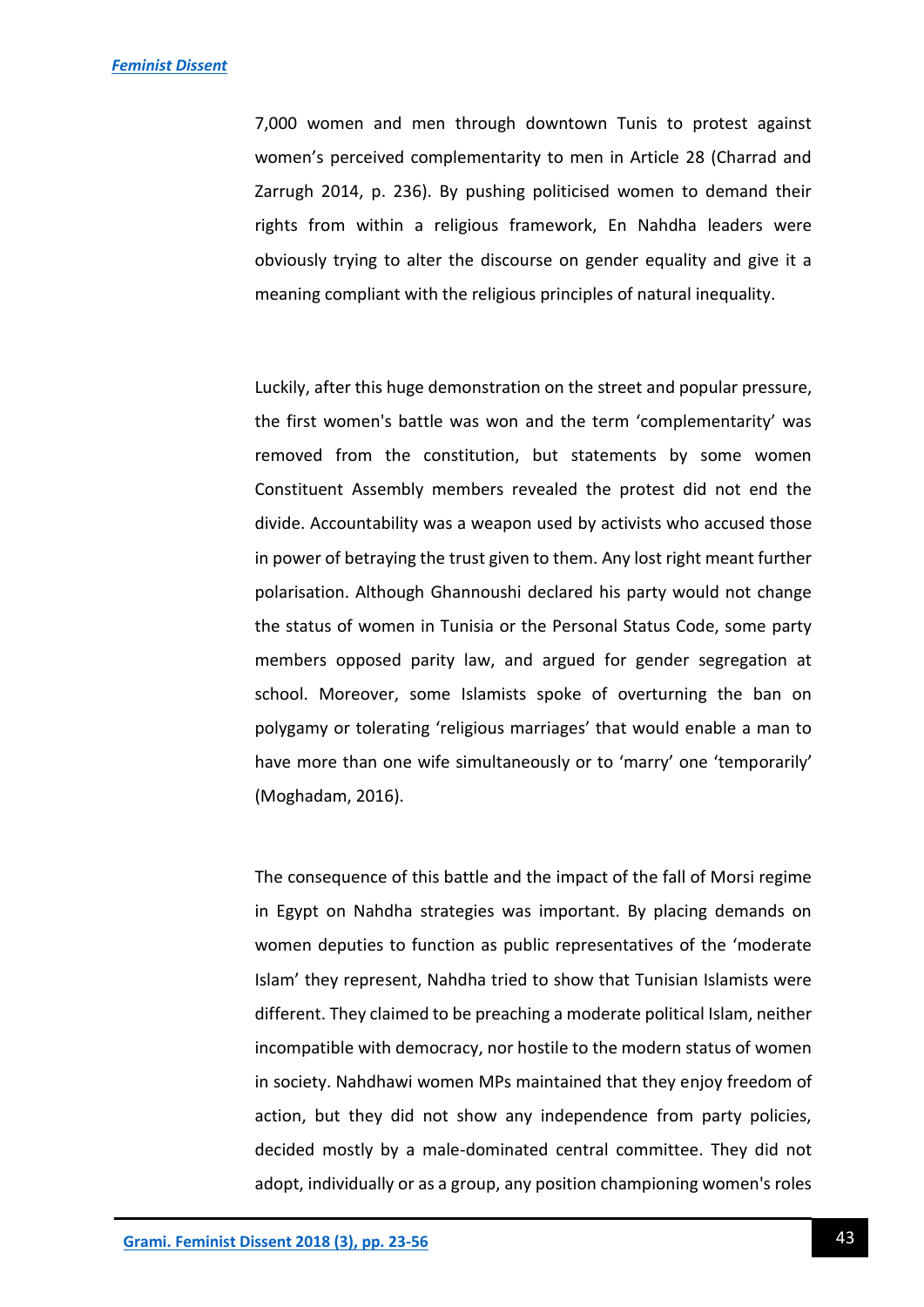and rights in political or social spheres. This shows the extent to which the political discourse and agendas remained divorced from visible action. The contrast between Nahdha's advocacy of women's equal participation as citizens in the political arena and its efforts to limit women's rights as individuals (as reflected in Abderrahim's comments, and in Nahdha's proposal to define women as complementary to men) partly reflects divisions within the party. It also suggests that the party's male cohort make all the decisions on the matter of women's rights.

The rise of Islamist power revitalised the women's movement in postrevolution Tunisia. Fear, anger, uncertainty and doubt pushed many women to join demonstrations and to raise their voices. More importantly, those feelings were fertile ground for productive and deep dialogues about the future of Tunisian women, feminist activism and feminist accountability. This, however, shifted the focus on accountability from State responsibility and duty to that of civil society and its activist leaders. Yet this situation has helped women voters to emerge as a political force to reckon with. The 2014 elections marked the advance of the newly constituted liberal Nidaa Tounis at the expense of Nahdha, a victory decided primarily by women's votes.

Just as there is a politics behind the vocabulary of activism, there are also multiple strategies, forms and techniques of resistance. Many feminist activists have patched together events, convinced others of common objectives, and circulated knowledge about opportunities and tactics. They have also used Facebook, Twitter and other social media to promote societal change and gender equality. Associations like 'Chaml' have become prominent, with an aim to renew feminist discourse based on contemporary realities, mounting conservatism, yet aware of the pitfalls of the inherited past. 'Chaml' seeks to create a space where the intersections of various perspectives of women's identities are expressed.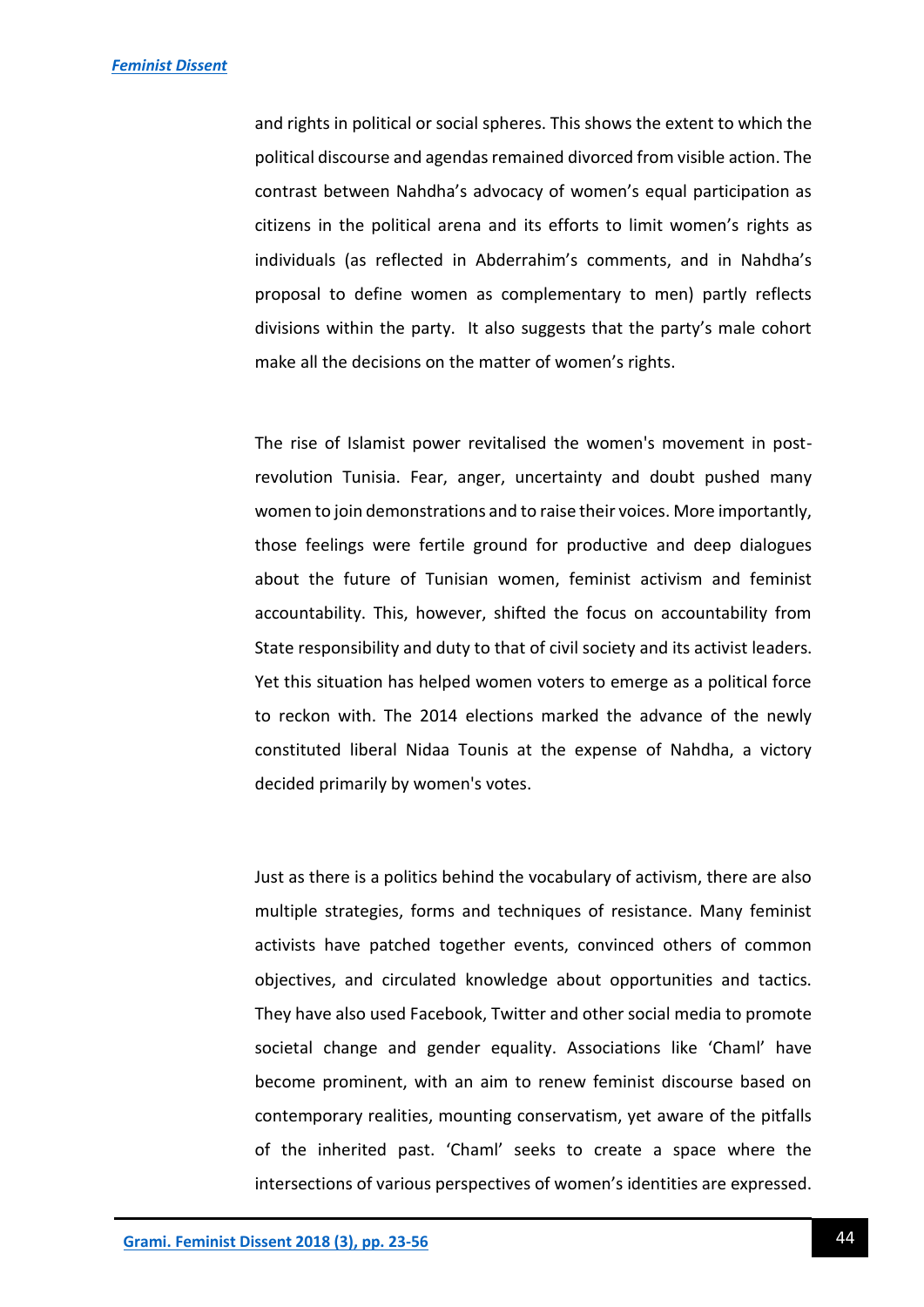From these intersectional identities, they can create a diverse, plural form of feminism that is not shaped by Ben Ali or the media, but by women themselves, through their words, stories, expressions, and interactions with different feminist ideas in online spaces. 'They do not want feminism to be defined at the top, because it does not represent the diversity of women in Tunisia, so they use online spaces to define and conceptualise a new form of grassroots Tunisian feminism' (Mulcahey 2016, p. 63).

Activists are aware that new media is creating a new sense of accountability toward a public increasingly challenging in its demands for greater transparency in state decisions and policies. Feminists have used these media outlets to make the state more accountable, as well as for outreach in an attempt to adjust negative perceptions of feminism. They have expressed their concerns and voiced their responsibility for the advancement of women's causes and rights, giving their sense of accountability a social dimension shaped by and reflecting alternating alignments of politics, cultures, social norms and institutional expectations.

Many feminist practitioners and scholars have questioned whether their work is feminist enough. Others have started to draw attention to feminist accountability and expressed their discomfort and hesitation. As the feminist Allen (2001) asked: 'What is my responsibility to the people whose lives I am studying? What do I owe them for giving me the opportunity to get inside their lives? What do I want to give back?'<sup>23</sup> If we agree that reflexivity demands continuous self-criticism, we can understand why some associations have adjusted their feminist agendas in the aftermath of the revolution. They have focused on the issue of social justice and have done a lot of work on rural areas. It is obvious that the uncomfortable feelings from feminist exchanges have furthered their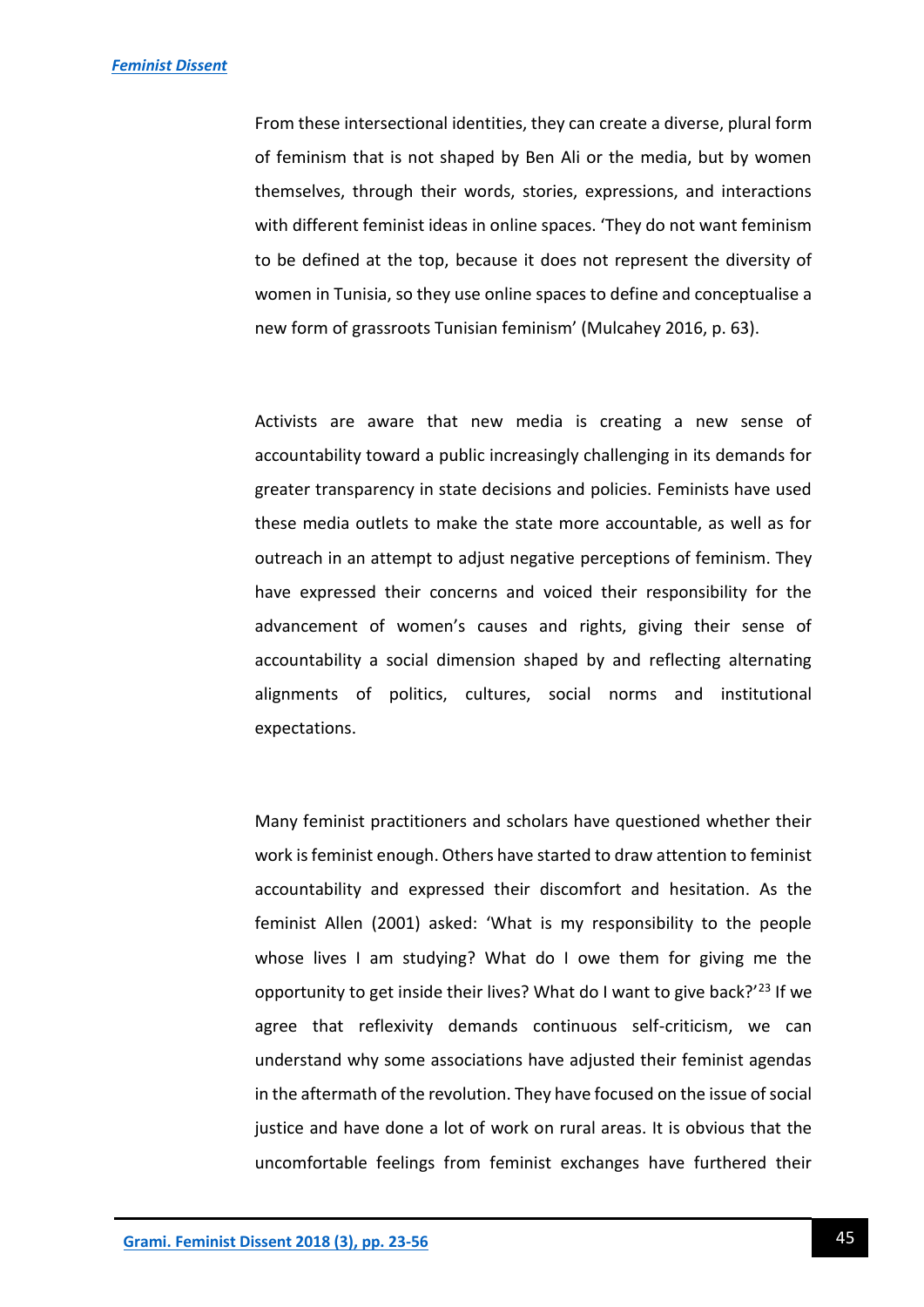thinking and encouraged them to work toward more accountable practices.

Aware that the digital world is increasingly a space of political and social struggle, where individuals and institutions use social media to project their voices and expand their sphere of influence, women from En Nahdha party have used this platform to convince women to integrate the political vision of the party and to work for its agenda. Some of them try to focus on issues related to the construction of religious identity and to help young women to be 'good Muslims'. What is missing in Islamist online activism is the debate on women's associations' accountability and a serious debate on the future of the Tunisian women's movement.

Despite increased women's activism on both sides, challenges to the state's corruption, arbitrary arrests, and systematic injustices remains limited. There have been few attempts to build coalitions in the parliament around women's rights and advancement. Some Tunisian women feel the need to bridge divergent discourses and share the idea of Margot Badran that '[t]oday, in the final push to achieve equality in the family in Muslim societies, Muslim reformers as secular feminists and Islamic feminists need to work cooperatively more than ever before. Non-Muslims with knowledge, insights, and experience who share concerns about living together with Muslims in the same families and societies need to be an integral part of the debates and activist initiatives' (Badran 2009, p. 7). But to date the Tunisian experience has notyet meaningfully disrupted the classic yet artificial secular/religious binary.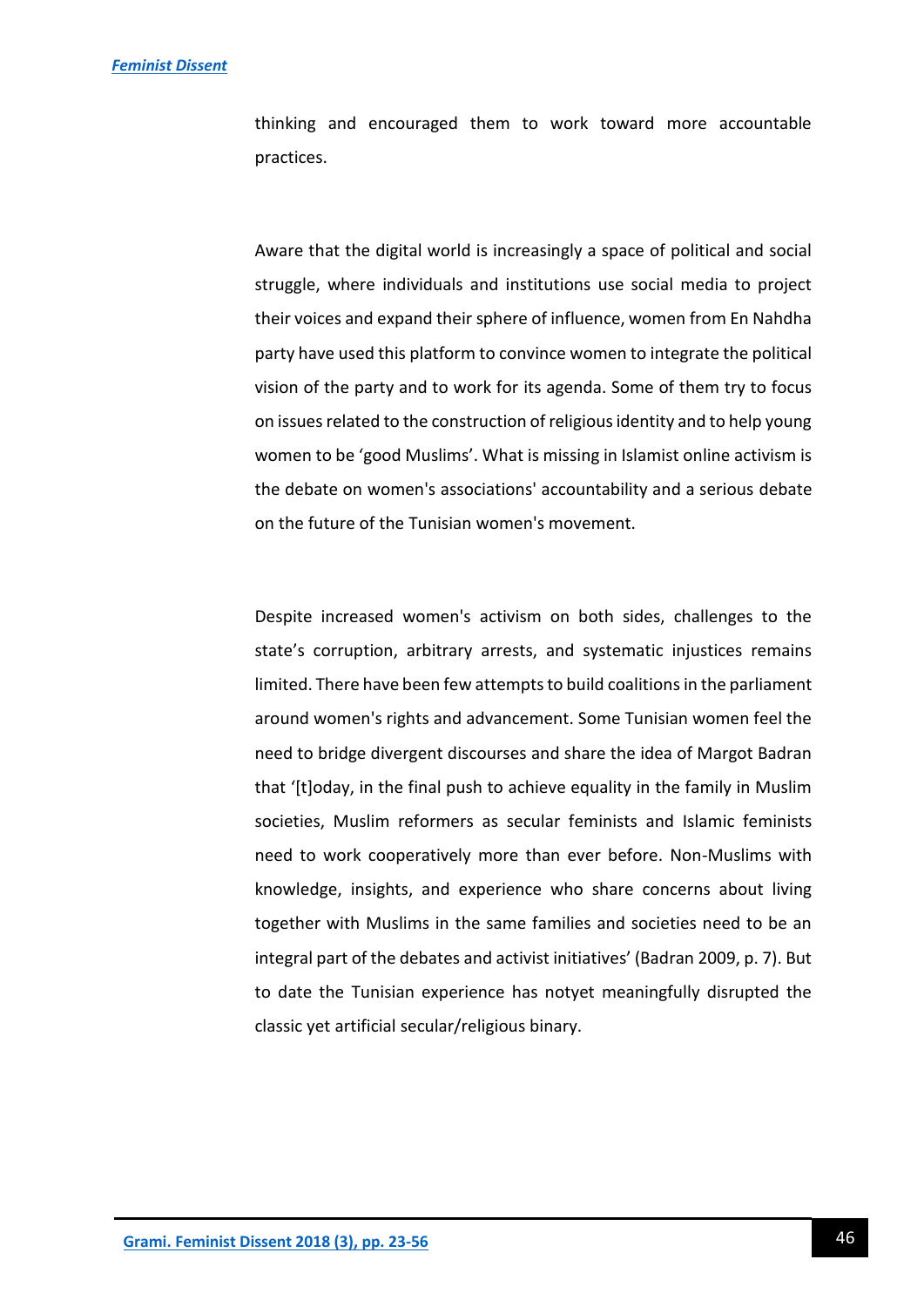# **Conclusion**

The experiences of women in post-revolution Tunisia show the extent to which binaries and frames may shift. But what such binaries confirm is essential to any feminist action, rooted in the past, responding to emerging complex realities, and eager to think of the future as mutually constructed. They also confirm that women remain agents and a force to be reckoned with, yet they still have much to do to liberate their action from tutelage and dependence. Achieving autonomy and acquiring free will have to start with dismantling residual forms of accountability, instrumentalised and invested with inherited crippling ideologies. State feminism of the pre-revolution period used accountability to ensure the loyalty of women by appropriating their cause whilst ensuring that the state remained the real actor. Any form of progress or achievement that women enjoy is developed using the existing male structures of decisionmaking. Although Tunisian women have enjoyed political and civil rights that women in other countries of the region envy, such rights have always been used to disarm feminists and cripple their agency.

Post-revolution Tunisia has shifted the responsibility and accountability from the hands of the state to that of the lawmakers and civil actors. The polarisation that emerged involved a resurfacing of the conservative Islamist agenda that obliged the progressive, modernist block to unite around the issue of women's rights. The battle around concepts was but the visible tip of the iceberg. The divide involved a clear collision between two ideologies and worldviews. The battle that women won marked their entry on the stage not as civil activists but as a political force that ended with changing the balance of powerthrough a massive vote by women who chose to support a liberal candidate. This shows the extent to which women's activism is essentially political. There is no alternative to political involvement.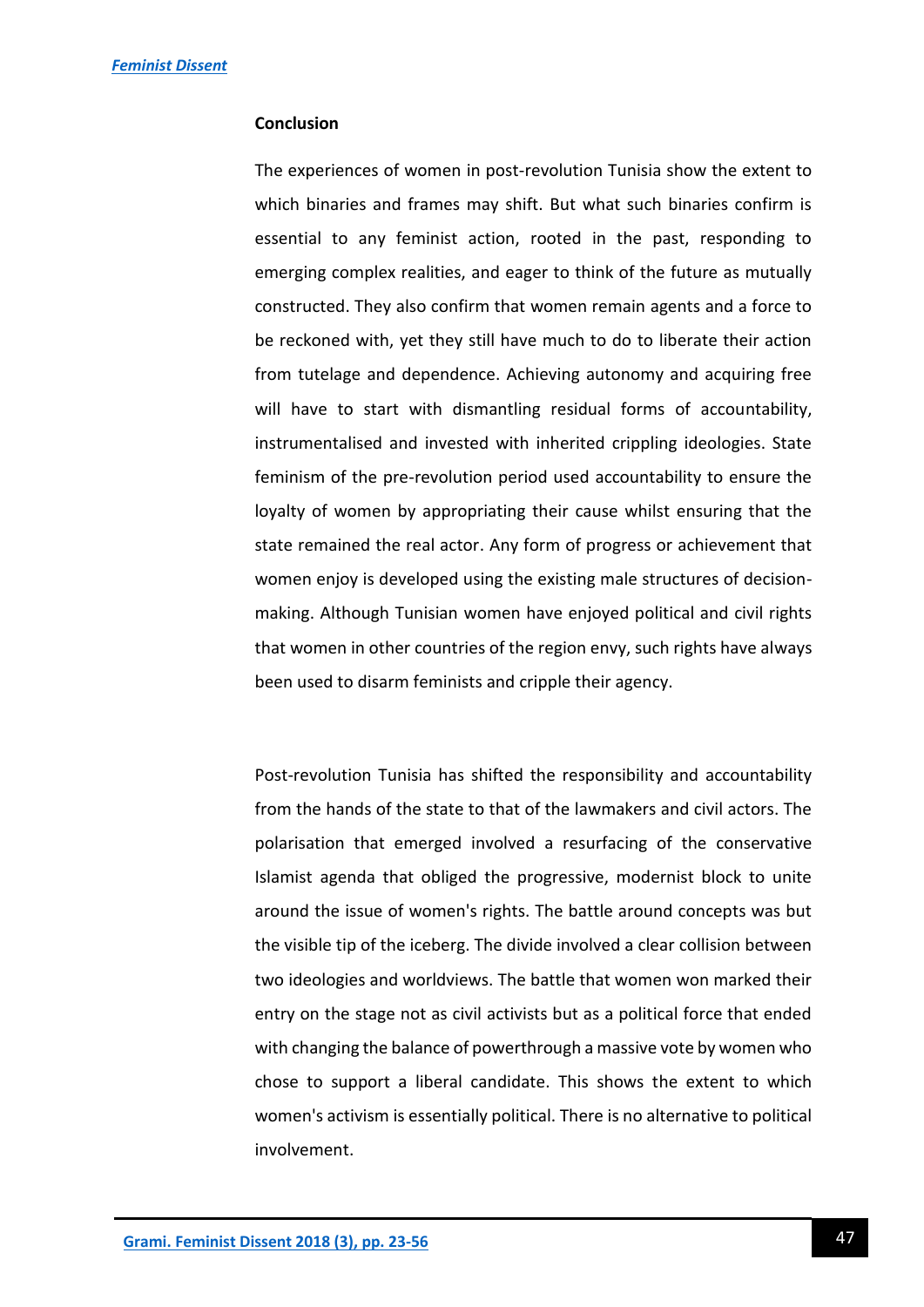The post-revolution events helped shape a new female agency rooted in a history of state feminism and shaped by the divide between progressive and conservative societal projects. Throughout this process, the history of feminist action and activism in Tunisia reveals the extent to which the process is dynamic and volatile requiring a continuous rallying of forces, education, and appropriation of language and spaces of decision-making. Accountability is not necessarily in the hands of the same power structure but is changing location and meaning. Throughout this process, female agency is struggling under the weight of changing structures of power and authority. To emerge fully, it needs an 'enabling environment' and the construction of a collective agency aware of its weight and determinant role in challenging authority. Its liberation is in educating women, in making them aware of the need to change location in terms of framing issues, to transgress the rule of male domination and all its residual forms. This is happening at various levels. For the first time, two elected presidents of Tunisian universities are women and in some university councils, women now hold the majority. There is no doubt that the future of Tunisia is in women's hands. They are aware of the impact of accountability on social relations and on the configurations of power.

**Amel Grami** is a Professor of Gender and Islamic Studies at the University of Manouba-Tunisia. Her research focuses on culture, society, religion and politics in MENA and the Middle East as well as extremism, PCV, women and peace building. Her PhD was on 'Apostasy in Islamic Thought' at the University of Tunis, 1993. She is a member of the international organisations 'Women's Alliance for Security Leadership' (WASL) and 'International Civil Society Action Network' (ICAN) for Women's Rights, Peace & Security. Her works include *Apostasy in Modern Islamic Thought*, Dar al Janub, Tunis, 1996, *Islam in Asia*, Dar Attalia, Beyrouth, 2006, and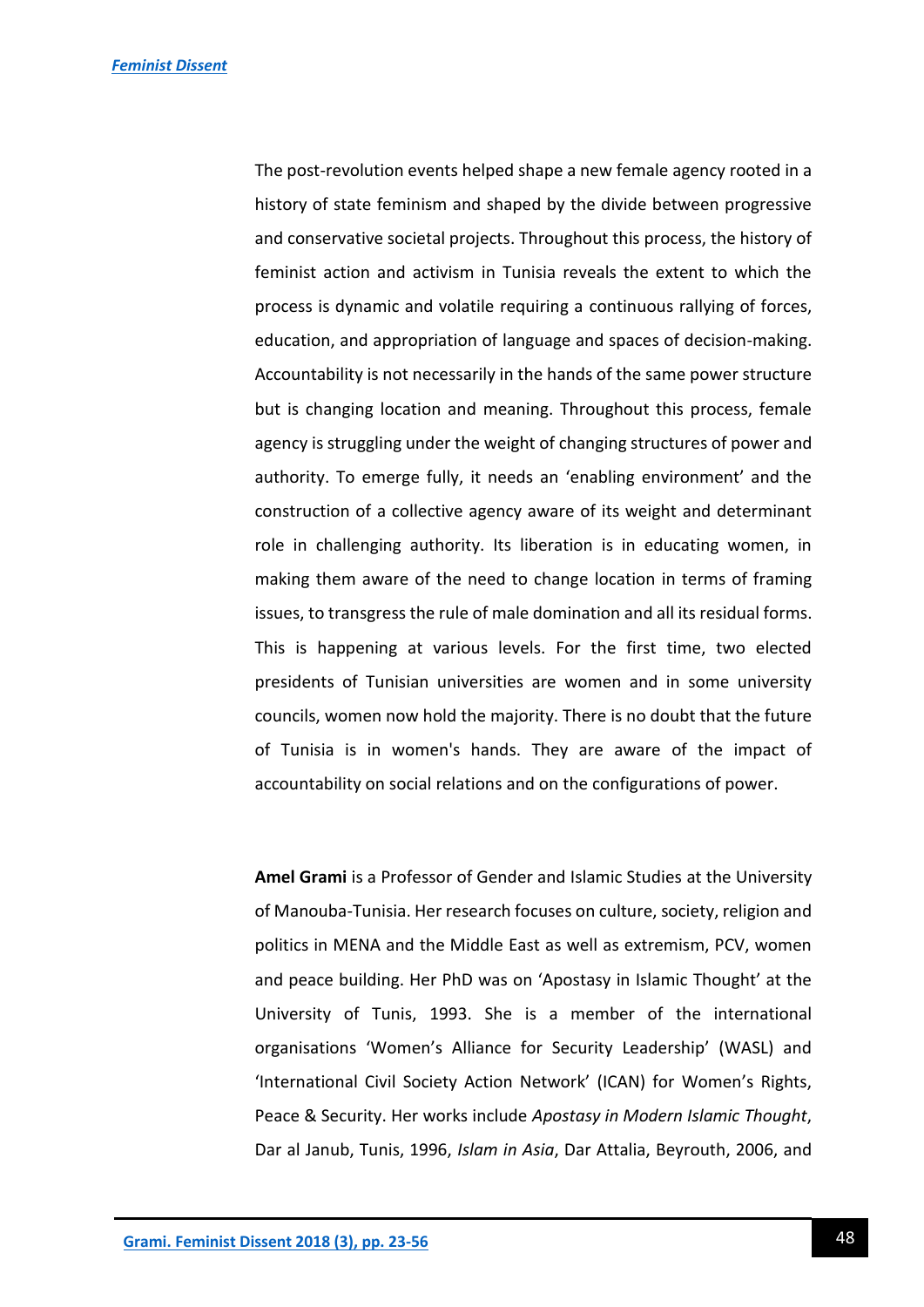*Women and Terrorism*', Tunis, Meskliani, 2017 (with the collaboration of the journalist Monia Arfaoui).

# **References**

African Manager (2013) En Nahdha and the government are the true heirs of the RCD**:** [interview](file:///C:/Users/JTCHAICHA/AppData/Local/Microsoft/Windows/Temporary%20Internet%20Files/Content.IE5/RK2CV7NJ/interview) with Nadia Chaâbane. 29 March. [online] Available from: [https://africanmanager.com/site\\_eng/nadia-chaabane](https://africanmanager.com/site_eng/nadia-chaabane-to-africanmanager-ennahdha-and-the-government-are-the-true-heirs-of-the-rcd/?v=947d7d61cd9a)[to-africanmanager-ennahdha-and-the-government-are-the-true-heirs-of](https://africanmanager.com/site_eng/nadia-chaabane-to-africanmanager-ennahdha-and-the-government-are-the-true-heirs-of-the-rcd/?v=947d7d61cd9a)[the-rcd/?v=947d7d61cd9a](https://africanmanager.com/site_eng/nadia-chaabane-to-africanmanager-ennahdha-and-the-government-are-the-true-heirs-of-the-rcd/?v=947d7d61cd9a) (Accessed 2 April 2018).

Allen, K. R. (2001) Feminist visions for transforming families: desire and equality then and now. *Journal of Family Issues*, 22: 791–809.

Ansary, A. F. (2003) *Réformer l'islam. Une introduction aux débats contemporains. Paris:* La Découverte.

Arfaoui, K. & Moghadam, V. (2016) Violence against women and Tunisian feminism: advocacy, policy, and politics in an Arab context. *Current Sociology*, 64 (4): 637-33.

Ansary, A. F. (2012) The languages of the Arab revolutions. *Journal of Democracy*, 23 (2): 5-18.

Badran, M. (2009) Reformist women as feminists in pursuit of equality in the Islamic world. [online] The Woodrow Wilson International Center for Scholars, ASIONA. Available from:

[https://www.wilsoncenter.org/sites/.../reformistwomenthinkers.pdf.](https://www.wilsoncenter.org/sites/.../reformistwomenthinkers.pdf)

Beaman, L. G. (2013) The will to religion: obligatory religious citizenship. *Critical Research on Religion*, 1 (2): 141–57.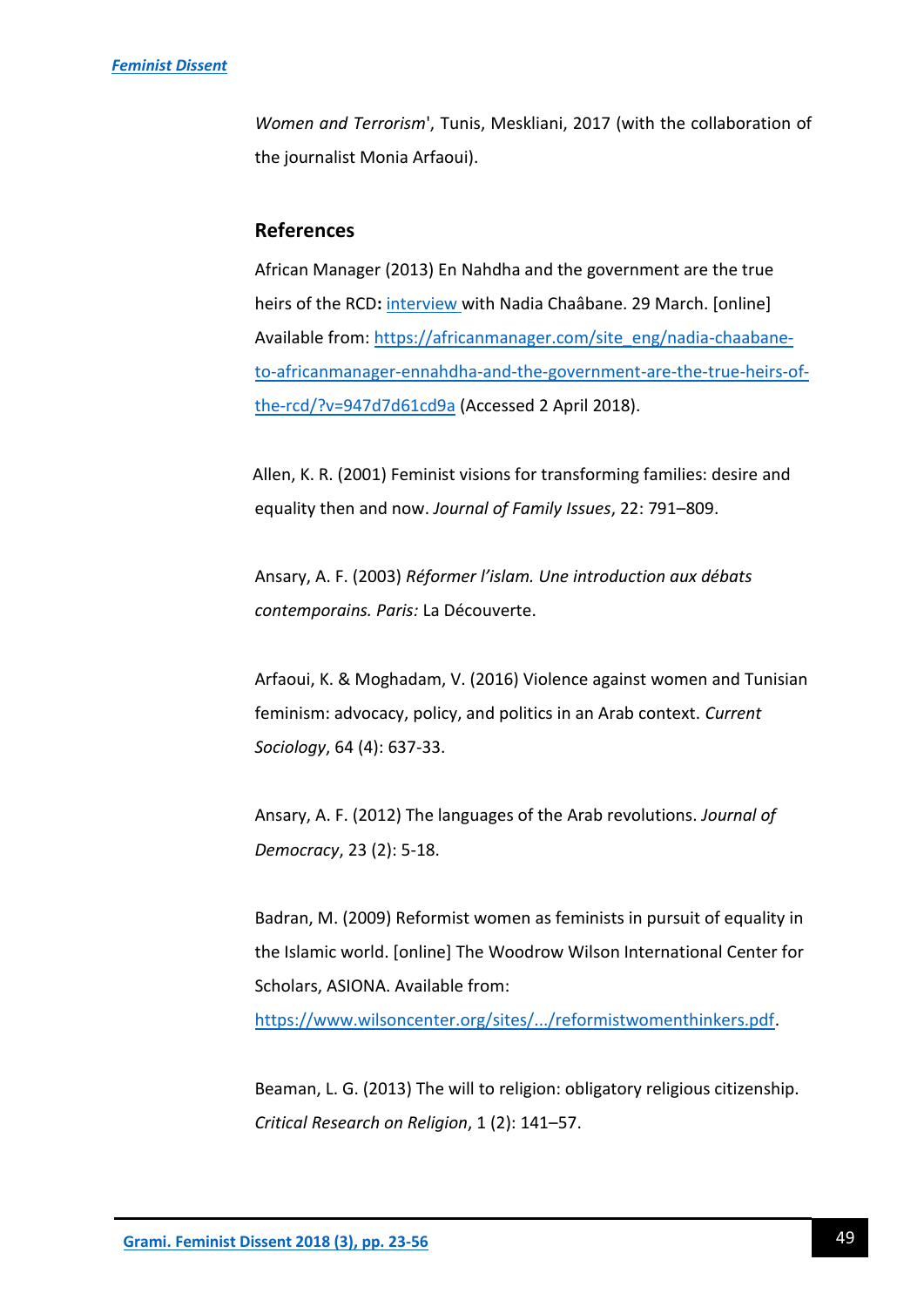Benzine, R. (2004) *Les nouveaux penseurs de l'islam.* Paris: Albin Michel.

Charfi, A. (2004) *L'islam entre le message et l'histoire*. Paris: Albin Michel.

Charrad, M. M. (1997) Policy shifts: state, Islam and gender in Tunisia, 1930s - 1990s. *Social Politics*, 4 (2): 284-319.

Charrad, M. M. (2007) Tunisia at the forefront of the Arab world: two waves of gender legislation. *Washington and Lee Law Review*, 64 (4): 1513-27.

Charrad, M. & Zarrugh, A. (2014) Equal or complementary? Women in the new Tunisian Constitution after the Arab Spring. *The Journal of North African Studies*, 19 (2): 230–43.

Colombo, V. (2015) Tunisia: a nascent democracy under siege. [online] European Foundation for Democracy. Available from: [https://www.counterextremism.com/sites/default/files/2015\\_09\\_Tunisia](https://www.counterextremism.com/sites/default/files/2015_09_Tunisia_Nascent_Democracy_Under_Siege.pdf) Nascent Democracy Under Siege.pdf.

Cornwall, A. (2017) The role of social and political action in advancing women's rights, empowerment and accountability to women. *IDS working paper* 488, Brighton: Institute of Development Studies

Debuysere, L. (2015) Tunisian women at the crossroads: antagonism and agonism between secular and Islamist women's rights movements in Tunisia. *Mediterranean Politics*, DOI: 10.1080/13629395.2015.1092292: 1-21.

El Ouazghari, K. (2014) En Nahdha in practice: democracy, gender, and Sharia in Tunisia's new constitution. Berlin: Forschungsinstitut der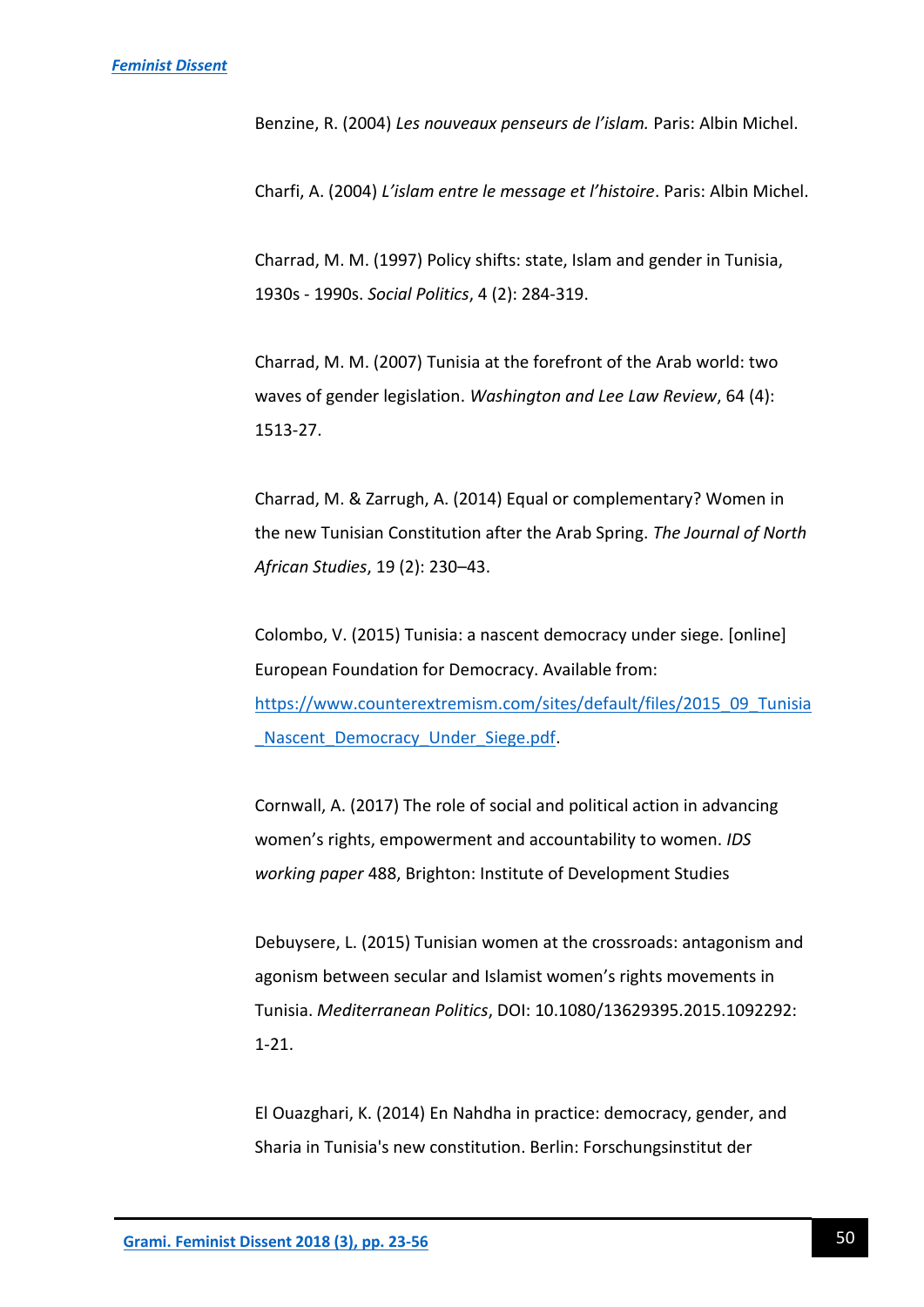Deutschen Gesellschaft für Auswärtige Politik e.V., http://nbnresolving.de/urn:nbn:de:0168-ssoar-53850-7 (Accessed 13 March 2018).

Esposito, J. L. & Burgat, F. (2003) *Modernizing Islam: religion in the public sphere in the Middle East and Europe*. C. Hurst & Co. Publishers.

Ghannoushi, S. (2011) Between true and fake feminism (Bayna Nasaweya AlHakikiya wal Muzayafa) [online]. Available from: https://www.facebook.com/notes/soumaya-ghannoushi.

Grami, A. (2015) The debate on religion, law and gender in postrevolution Tunisia. *Philosophy & Social Criticism*, 40: 4-5.

Guardi, J. (2013) Less ego, more action: Olfa Youssef and Islamic feminism in Tunisia. [online] Thesis, Universitat Rovira i Virgili, Tarragona, Spain. Available from: [https://www.al](https://www.al-monitor.com/pulse/politics/2013/08/tunisia-ennahda-women-rights-threat.html)[monitor.com/pulse/politics/2013/08/tunisia-ennahda-women-rights](https://www.al-monitor.com/pulse/politics/2013/08/tunisia-ennahda-women-rights-threat.html)[threat.html](https://www.al-monitor.com/pulse/politics/2013/08/tunisia-ennahda-women-rights-threat.html) (Accessed 23 October 2017).

The Guardian (2017) 'We are an example to the Arab world': Tunisia's radical marriage proposals. [online]. Available from: https://www.theguardian.com/global-development/2017/sep/04/weare-an-example-to-the-arab-world-tunisias-radical-marriage-proposals (Accessed 12 March 2018).

Guellouz, M. (2016) The construction of "Tunisianity" through sociolinguistic practices from the Tunisian independence to 2016. [online] Available from:

[http://www.lancaster.ac.uk/jais/volume/docs/vol16/v16\\_09f\\_guellouz\\_2](http://www.lancaster.ac.uk/jais/volume/docs/vol16/v16_09f_guellouz_290-298.pdf,%20(accessed%202%20March%202018) [90-298.pdf, \(accessed 2 March 2018\)](http://www.lancaster.ac.uk/jais/volume/docs/vol16/v16_09f_guellouz_290-298.pdf,%20(accessed%202%20March%202018).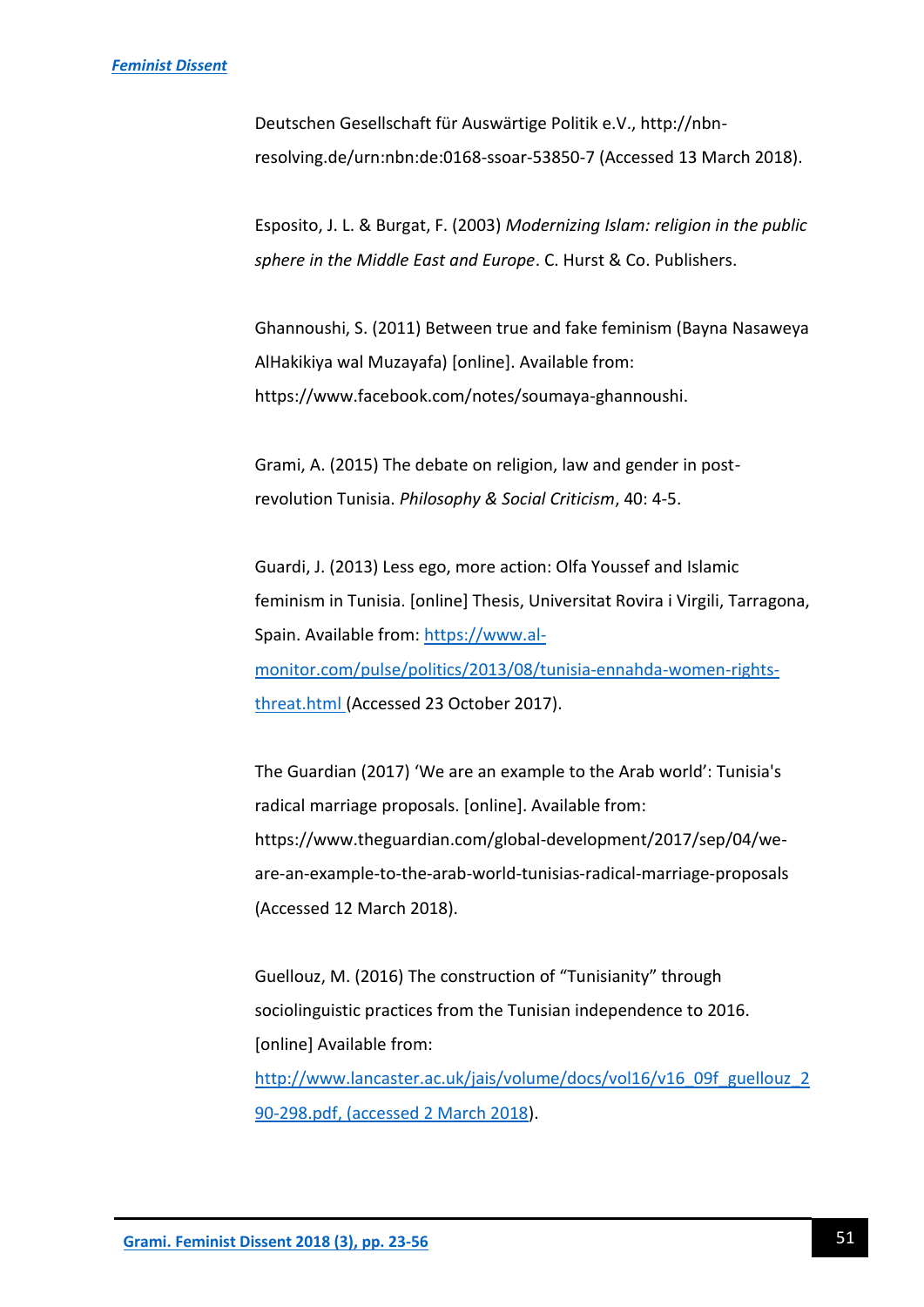Johansson-Nogués, E. (2013) Gendering the Arab Spring? Rights and (in)security of Tunisian, Egyptian and Libyan women. *Security Dialogue*, 44 (5-6): 393–409.

Kouichi, S. (2011) En Nahdha spokeswoman Souad Abderahim: single mothers are a disgrace to Tunisia. *Tunisia Live*, 2 November. [online] Available from: [http://www.tunisia-live.net/2011/11/09/ennahda](http://www.tunisia-live.net/2011/11/09/ennahda-spokeswoman-souad-abderrahim-single-mothers-are-a-disgraceto-tunisia/)[spokeswoman-souad-abderrahim-single-mothers-are-a-disgraceto](http://www.tunisia-live.net/2011/11/09/ennahda-spokeswoman-souad-abderrahim-single-mothers-are-a-disgraceto-tunisia/)[tunisia/](http://www.tunisia-live.net/2011/11/09/ennahda-spokeswoman-souad-abderrahim-single-mothers-are-a-disgraceto-tunisia/) (Accessed 12 June 2017)

Labidi, L. (1998) Discours féministe et fait islamiste en Tunisie. *Confluences*, Autumn: 67-78.

Lindsey, U. (2017) Some gains, many sacrifices: women's rights in Tunisia. 10 July. [online] Available from: [https://www.al](https://www.al-fanarmedia.org/2017/07/scholars-debate-legacy-state-feminism-chances-overcoming-islamist-secularist-divide/)[fanarmedia.org/2017/07/scholars-debate-legacy-state-feminism](https://www.al-fanarmedia.org/2017/07/scholars-debate-legacy-state-feminism-chances-overcoming-islamist-secularist-divide/)[chances-overcoming-islamist-secularist-divide/](https://www.al-fanarmedia.org/2017/07/scholars-debate-legacy-state-feminism-chances-overcoming-islamist-secularist-divide/) (Accessed 22 January 2018).

McNeil, S. T. (2012) Wording on women sparks protest in Tunisia. Al Jazeera. [online]. Available from: [https://www.aljazeera.com/indepth/features/2012/08/20128198185462](https://www.aljazeera.com/indepth/features/2012/08/201281981854620325.html) [0325.html](https://www.aljazeera.com/indepth/features/2012/08/201281981854620325.html) (Accessed 12 November 2018).

Meziou, M. D. (2013) Tunisia's En Nahda reconsiders gender equality. [online] Available from: [https://www.al](https://www.al-monitor.com/pulse/politics/2013/08/tunisia-ennahda-women-rights-threat.html)[monitor.com/pulse/politics/2013/08/tunisia-ennahda-women-rights](https://www.al-monitor.com/pulse/politics/2013/08/tunisia-ennahda-women-rights-threat.html)[threat.html,](https://www.al-monitor.com/pulse/politics/2013/08/tunisia-ennahda-women-rights-threat.html) (Accessed 23 October 2017).

Moghadam, V. M. (2016) Islamism, feminism, and resistance: rethinking the Arab Spring. In D. Courpasson & S. Vallas (eds.), *The Sage handbook of resistance*. Los Angeles: Sage, pp. 78-97.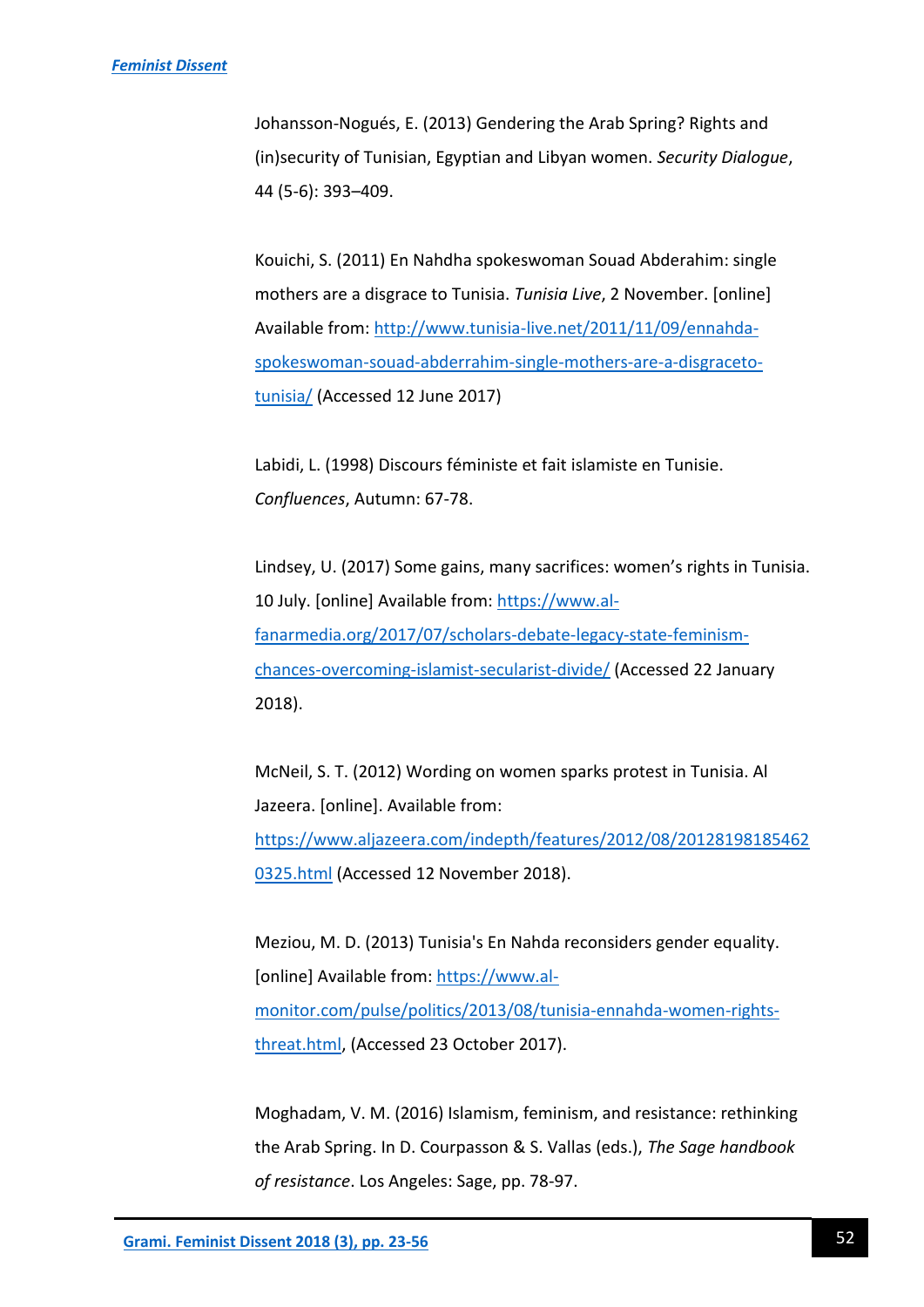Mulcahey, T. L. (2016) The Internet as a tool for feminist development in post-revolutionary Tunisia. [online] Thesis presented at the University of Pittsburgh. Available from: http://d-scholarship.pitt.edu/30531/ (Accessed 26 December 2017).

Petkanas, Z. (2013) From visible to invisible: Tunisia's gendered democracy paradox.*CGHR working paper* 3, Cambridge: University of Cambridge Centre of Governance and Human Rights.

Reason, P. & Bradbury, H. (eds.) (2001) *The handbook of action research*, London/Thousand Oaks, CA: Sage.

Sgrena, G. (2011) Tunisia: women fearful of Islamists' rise. 14 November. [online] Available from: [http://www.ipsnews.net/2011/11/tunisia](http://www.ipsnews.net/2011/11/tunisia-women-fearful-of-islamistsrsquo-rise/)[women-fearful-of-islamistsrsquo-rise/,](http://www.ipsnews.net/2011/11/tunisia-women-fearful-of-islamistsrsquo-rise/) (Accessed 22 March 2018).

Tais, M. A. (2015) Islamic perspectives in post-revolutionary Tunisia. The work of Olfa Youssef. *Journal of Religion & Society*. 17: 1-12.

Tchaïcha, J. D. & Arfaoui, K. (2012) Tunisian women in the twenty-first century: past achievements and present uncertainties in the wake of the Jasmine Revolution. *The Journal of North African Studies*, 17 (2): 215-238.

Toraifi, A. (2012) Is Tunisia really an exception? [9](https://eng-archive.aawsat.com/adel-al-toraifi/opinion/is-tunisia-really-an-exception) June, *Asharq Al-Awsat*. [online] Available from: [https://eng-archive.aawsat.com/adel-al](https://eng-archive.aawsat.com/adel-al-toraifi/opinion/is-tunisia-really-an-exception)[toraifi/opinion/is-tunisia-really-an-exception](https://eng-archive.aawsat.com/adel-al-toraifi/opinion/is-tunisia-really-an-exception) (Accessed 12 March 2018).

UNDP (2012) Le parcours des candidates aux élections de l'Assemblée Nationale Constituante: Compte, rendu, Leçons apprises, Stratégies pour de meilleurs résultats. Projet d'appui au processus electoral: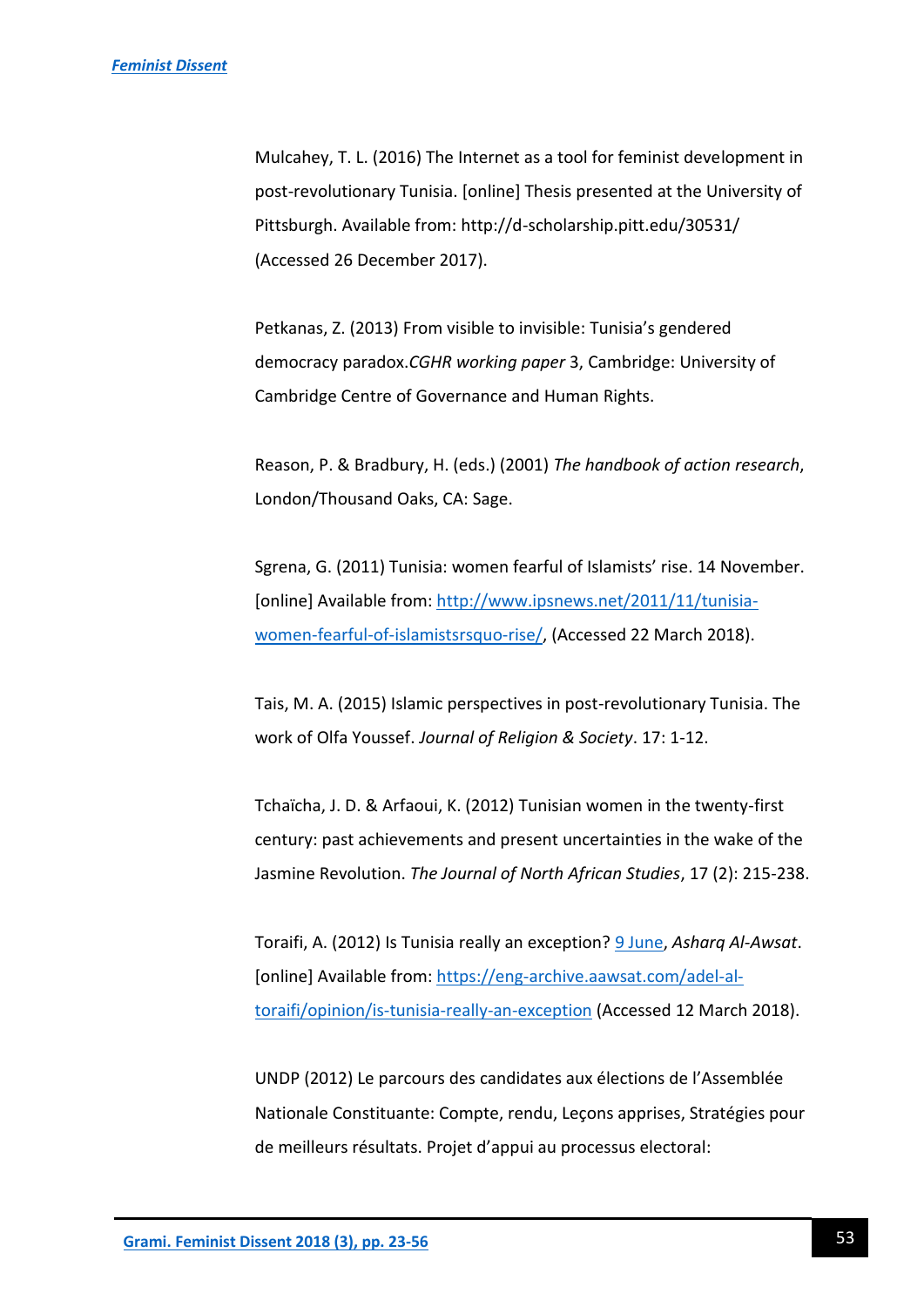Renforcement des femmes en politique, Tunis: United Nations Development Programme.

Wolf, A. [& Lefèvre,](https://www.theguardian.com/profile/rapha-l-lef-vre) R. (2012) Tunisia: a revolution at risk. 18 April. [online] Available from: [https://www.theguardian.com/commentisfree/2012/apr/18/tunisia](https://www.theguardian.com/commentisfree/2012/apr/18/tunisia-revolution-at-risk)[revolution-at-risk.](https://www.theguardian.com/commentisfree/2012/apr/18/tunisia-revolution-at-risk)

Zamiti-Horchani, M. (1983) Les Tunisiennes, leurs droits et l'idée qu'on s'en fait. *Peuples Méditerranéens*, 22-23: 181-192.

Zeghal, M. (2008) Réformismes, islamismes et libéralismes religieux. *Revue des mondes musulmans et de la Méditerranée*, 123, July. [online] Available from [: http://journals.openedition.org/remmm/5303](http://journals.openedition.org/remmm/5303) (Accessed 12 February 2017).

Zouabi, M. (2016) Post-revolutionary Tunisia: the conceptualisation of women in the Islamist discourse on Facebook. *Leeds African Studies Bulletin*, 78: 79-104, http://lucas.leeds.ac.uk/article/post-revolutionarytunisia-manel-zouabi/ (accessed 12 April 2018).

# **Notes**

<sup>1</sup> Ben Ali was President of Tunisia 1987-2011.

<sup>2</sup> 'On 13 August 1956, less than five months after the proclamation of independence from French colonial rule, the Republic of Tunisia promulgated the Code of Personal Status (CPS). A set of laws regulating marriage, divorce, custody, and inheritance, the code profoundly changed family law and the legal status of women. Together with the Turkish civil code of 1926, the Tunisian CPS of 1956 represented a pioneering body of legislation that reduced gender inequality before the law in an Islamic country', https://www.encyclopedia.com/humanities/encyclopedias-almanacs-transcripts-andmaps/tunisia-personal-status-code

<sup>3</sup> In 2012 a controversy sparked by a member of Tunisia's Constituent Assembly having difficulty communicating in standard Arabic reopened the debate about the role of language in national identity and the meaning of 'Tunisianity', see Guellouz (2016). Feminism and religion started clashing after the nationalist movement moved towards a more patriarchal and culturally traditional model that included religious language and symbolism.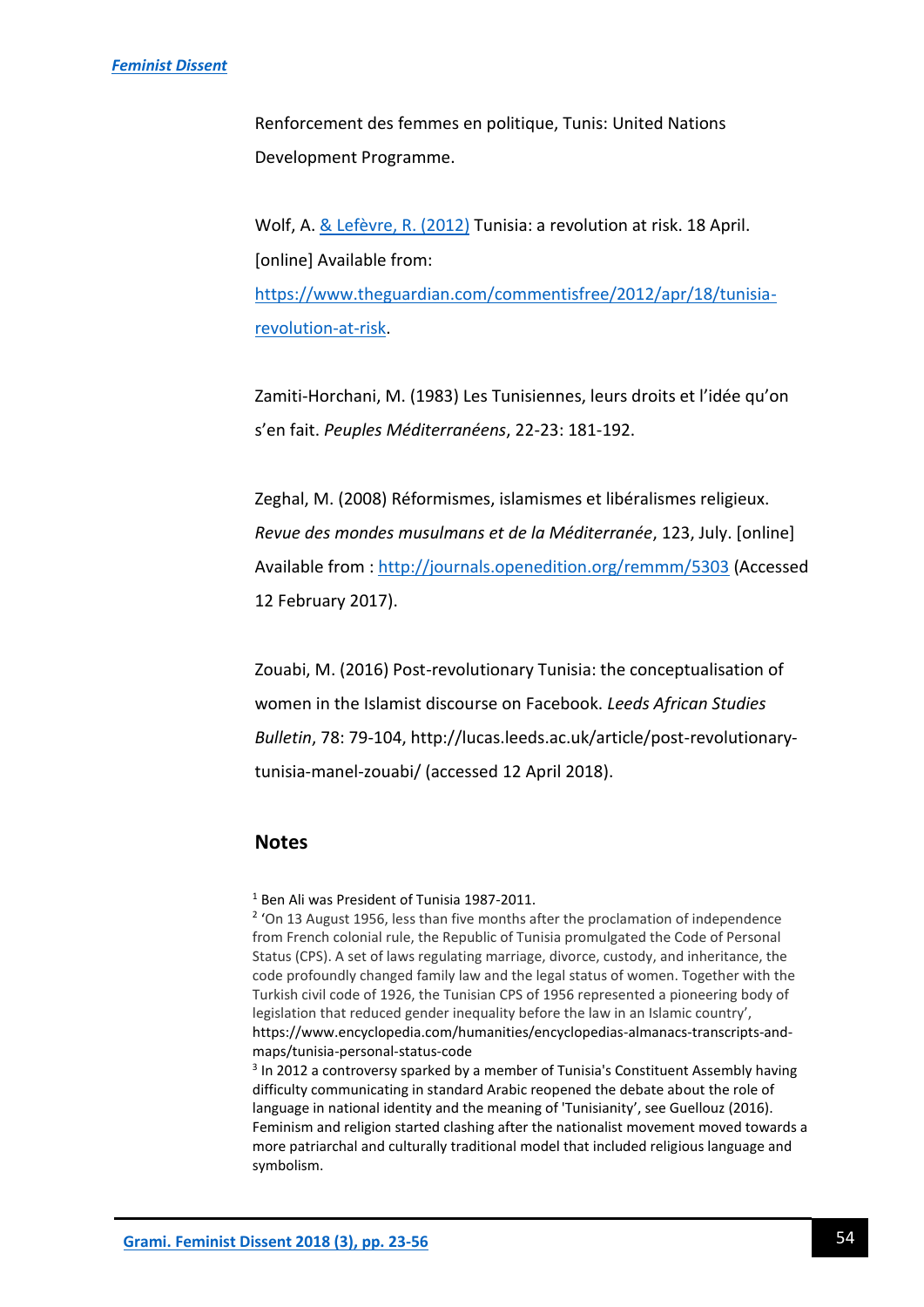1

<sup>4</sup> The term 'state feminism' or alternatively 'institutional feminism', was employed under Bourguiba and Ben Ali's regimes as a tool to promote gender equality and women's rights to exclude the alternative politics of independent feminist activists. 5 Scholar activist Khadija Ben Hasine scholar argues, 'Why should we return to the religious text, spend our lives reading and re-reading this text, stretching it like an elastic to see what it will allow us?' To use the Koran as a reference is to 'give up on the universal, on our constitution, on international treaties' and to engage with fundamentalists who reduce religion to talk of 'nothing else but women's bodies' (Lindsey, 2017).

<sup>6</sup> Some scholars define themselves as feminists, some call themselves human rights activists while others see themselves as scholars/activists. Some shun labels altogether. After the revolution, Olfa Youssef and Zahia Jouiro declared themselves part of the 'Islamic feminism movement', while Neila Sillini and I define ourselves as 'Muslim feminists'.

 $7$  Unlike Charrad, who often draws her discussions into the theoretical, both Chekir and I analyse the impact of Tunisia's laws on women to explore the practical implications of the legal status of women in Tunisia as compared to men. To that end, we both pair discussions of progress with diagnoses of remaining inequalities, citing the distance between the three points of law, implementation, enforcement, and practice (Petkanas 2013).

8 For more on Charfi see Charfi (2004), Benzine (2004), Ansary (2003), and Zeghal (2008). <sup>9</sup> The Personal Status Code was passed by the first President of the Tunisian Republic, Habib Bourguiba, on 13 August 1956. It was sympathetic to the spirit of feminist egalitarianism and gave women some essential rights.

 $10$  For more see Colombo (2015), Debuysere (2015), Grami (2015), Johansson-Nogués (2013), Labidi (1998), Tais (2015), Tchaïcha and Arfaoui (2012) and Zamiti-Horchani (1983).

 $11$  Formed in the early 1980s as an Islamic opposition movement, EnNahdhais is one of Tunisia's oldest and most well-organised political parties. Persecuted by the former regime, many leaders lived in exile or were imprisoned until the 2011 Revolution.  $12$  For example, Olfa Youssef is very active on Facebook and YouTube, raising awareness about liberties, commenting on Al-Nahdha, the hegemony of the Ulama, and discussing violence against women and homosexuality.

 $13$  Petkanas (2013) argues the dominant narrative of the autonomous women's movement in Tunisia is secular feminism. 'It focuses exclusively on a secular, humanist, and internationalist discourse of feminism enshrined in organisations that acted as a kind of counterweight to the government. This dichotomy, which may well have been reflective of the public conversation, renders impossible the existence of any other feminisms. The prominence of female Nahdawi deputies in the post-revolutionary political scene prompts questions concerning the development of Islamic feminism in Tunisia, for which the dominant framework does not allow' (2013, p. 6).

 $14$  Zeitouna University has trained theologians since the eighth century. In the late 1950s, Bourguiba, dismantled and replaced it with a simple faculty of Shari`a and Theology. Under both Bourguiba and Ben Ali some forms of religiosity were excluded from public space, and Zeitouna was only able to continue Islamic instruction under close state observation. Recently, most of its scholars opposed the presidential initiative to reform inheritance law. Noureddine al-Khadmi, a former Minister of Religious Affairs and a professor at Zeitouna, said any other interpretation of the Quranic law was impossible (The Guardian, 2017).

<sup>15</sup> Such as Ettakattol Party, The Democratic Forum for Labour and Liberties (one of the secular coalition partners within the Islamist-led government), [Ettajdid \(or](https://en.wikipedia.org/wiki/Ettajdid_Movement)  [Renewal\) Movement,](https://en.wikipedia.org/wiki/Ettajdid_Movement) and [The Movement of Socialist Democrats.](https://en.wikipedia.org/wiki/Movement_of_Socialist_Democrats)

<sup>16</sup> <https://www.youtube.com/watch?v=3yfP2JC4WoY> (Accessed 12 February 2018), <https://www.youtube.com/watch?v=9FJBKqeGpao> (Accessed 12 February 2018). <sup>17</sup> On many occasions Soumaya Ghannoushi insulted feminist activists (Ghannoushi 2011). For more on the use of Facebook to insult activists see Zouabi (2016).